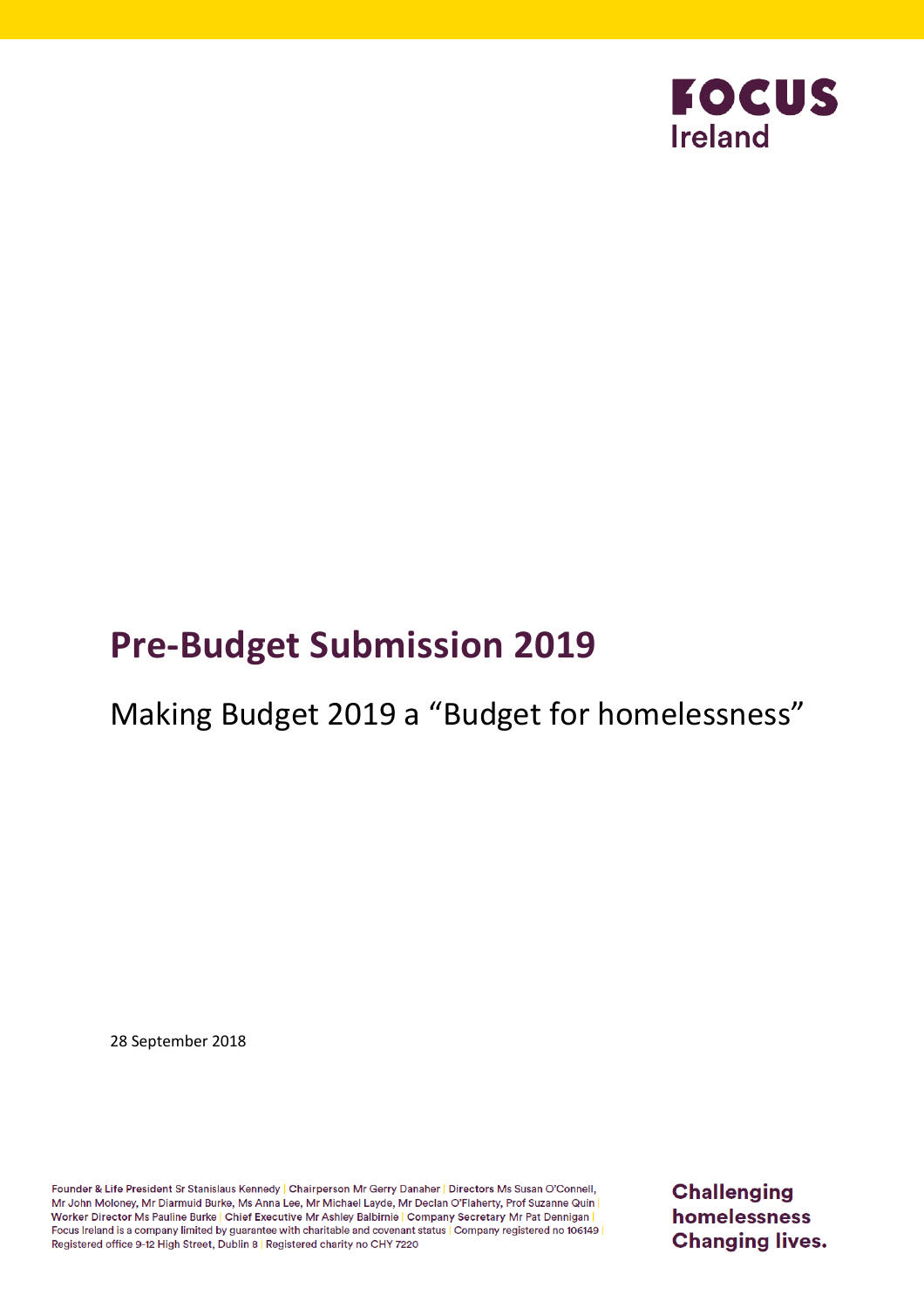#### **Table of Contents**

| Reduce the risk of homelessness by increasing Rent Supplement to reflect market rents  21       |  |
|-------------------------------------------------------------------------------------------------|--|
| Review state policies which underfunding of pensions for care staff in the voluntary sector  21 |  |
|                                                                                                 |  |
|                                                                                                 |  |
|                                                                                                 |  |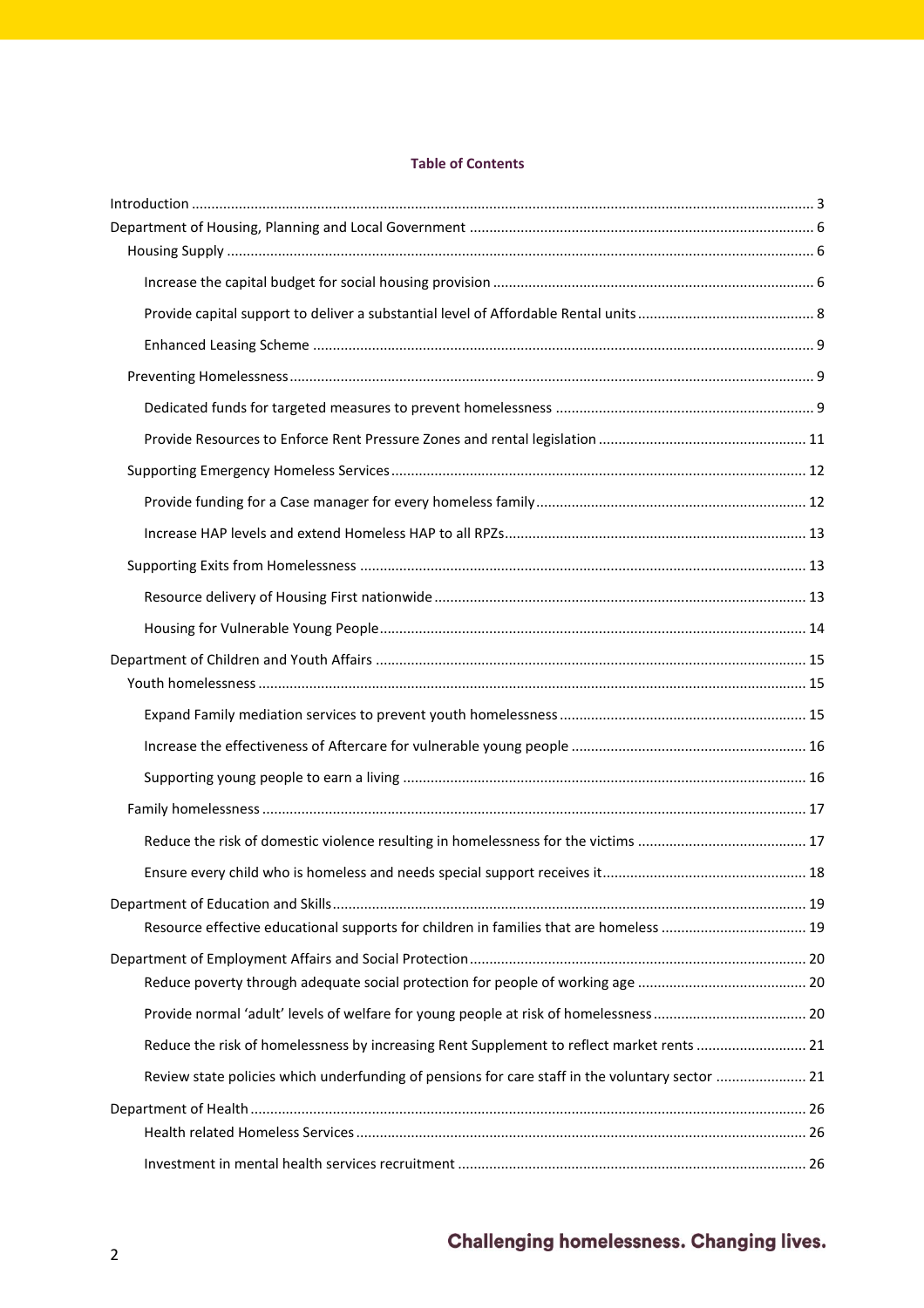# <span id="page-2-0"></span>**Introduction**

The annual budgetary process is increasingly played out as public theatre rather than serious consideration of the challenges and choices facing the country.

In this light is might be easy to dismiss calls for the 2019 budget to be a 'budget for homelessness'. The main budgetary expenditure is already set and most of the headline 'announcements' of billions of expenditure on housing will in fact be re-announcements of commitments long-made.

In Rebuilding Ireland, the Government is committed to a five-year programme which it believes is delivering and simply needs more time to prove it. It is also committed to a capital expenditure programme which commits €450m to capital housing expenditure in 2019, and sets out spending plans until 2021 $^1$ .

### **Figure 1: Capital Plan Commitments to Housing 2016-2011**

| Table 6: Housing, $\epsilon$ million |      |      |      |      |      |      |       |  |
|--------------------------------------|------|------|------|------|------|------|-------|--|
|                                      | 2016 | 2017 | 2018 | 2019 | 2020 | 2021 | Total |  |
| Allocations [1]                      | 500  | 570  | 580  | 450  | 400  | 400  | 2,900 |  |

[1] This is predominantly Exchequer funded. It also includes €77 million per annum of Local Authorities through own-resources.

#### *Source: Department of Public Expenditure and Reform*

However, the 2019 budget will be of enormous consequence for the 10,000 people who are officially homeless, and also for the hundreds of thousands caught up in the wider housing crisis of spiralling rents, evictions, and overcrowding. Not only must the Department of Housing secure the significant additional funding to sustain over-stretched emergency services, but they must secure real additional funding for its capital programme.

Next year is a critical year for Rebuilding Ireland. The plan sets 2019 as the peak year for the provision of social housing, with over 25,000 social housing solutions to be provided (including subsidies to private rental through HAP). These building targets for 2019 (with targets now increased by 800 units per year above the graph below) will be by far the biggest challenge for the strategy to date.

But it is essential that the Government look beyond next year's budget and prepare for the challenges to come.

 $^1$  Building on Recovery: Infrastructure and Capital Investment 2016-2021 pp 32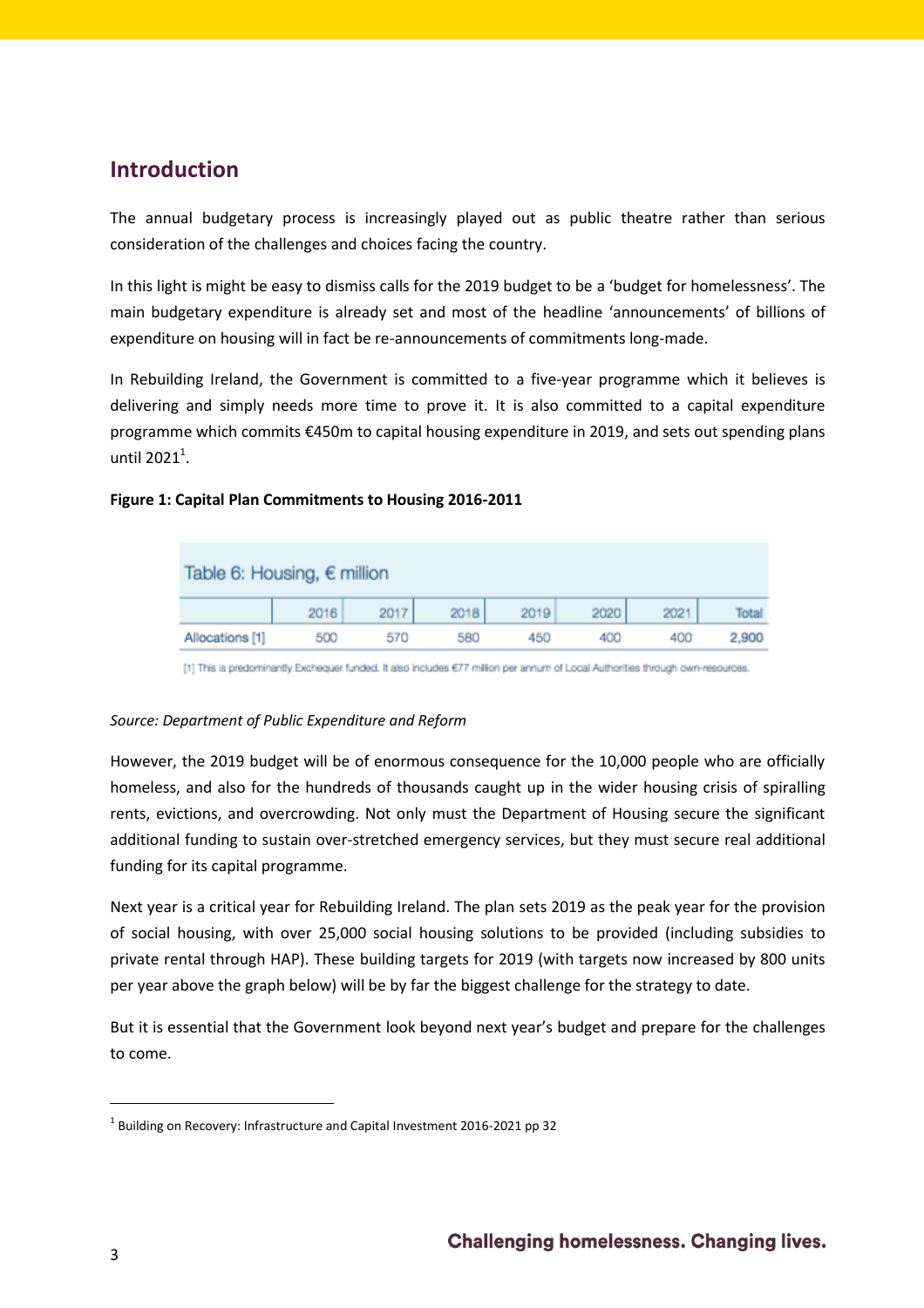There is little that the 2019 budget can do to influence the delivery of new built social housing in 2019. Unless the modular housing programme get a substantial – and welcome – new lease of life, where site works are not already started on budget day, it is meaningless to announce – or propose – higher output targets for 2019.

What is at stake is the delivery of housing in 2020 and beyond.

Experience over the last two years indicates that Rebuilding Ireland is overly dependent upon bringing private housing into social use. The costs and limitations of the Housing Assistance Programme (HAP) have received recent attention, but RBI's planned year-on-year reliance on property acquired or leased from the private market is also increasingly questionable.

Add to those challenges the fact that Rebuilding Ireland shows total social housing delivery actually decreasing for the final two years of the plan, from 2019. It is abundantly clear that the predictions of need which were behind that strategy need to be revised – and the funding allocations behind them revised too.

The only policy instrument which Government can actually be certain of to close this gap is to significantly increase the building social housing by local authorities and Approved Housing Bodies (AHBs). Because of the time-lags in planning and building social housing, the 2020 budget will be too late to make that shift; it must be made in the 2019 announcements.

Focus Ireland does not underestimate the scale of this challenge. Such increased investment would have macro-economic consequences and would constrain tax choices. The original decision to backload much of the social housing build into the later years of the plan, means that it is even more challenging to increase those targets now.



#### **Figure 2: Breakdown of projected social housing delivery 2016-2021**

\*This new social housing stock includes units and tenancies delivered through the HAP and RAS schemes on an<br>annual basis. It should be noted that HAP is a demand-led scheme and it is envisaged that the transfer of those on

*Figure 1:Source: Rebuilding Ireland*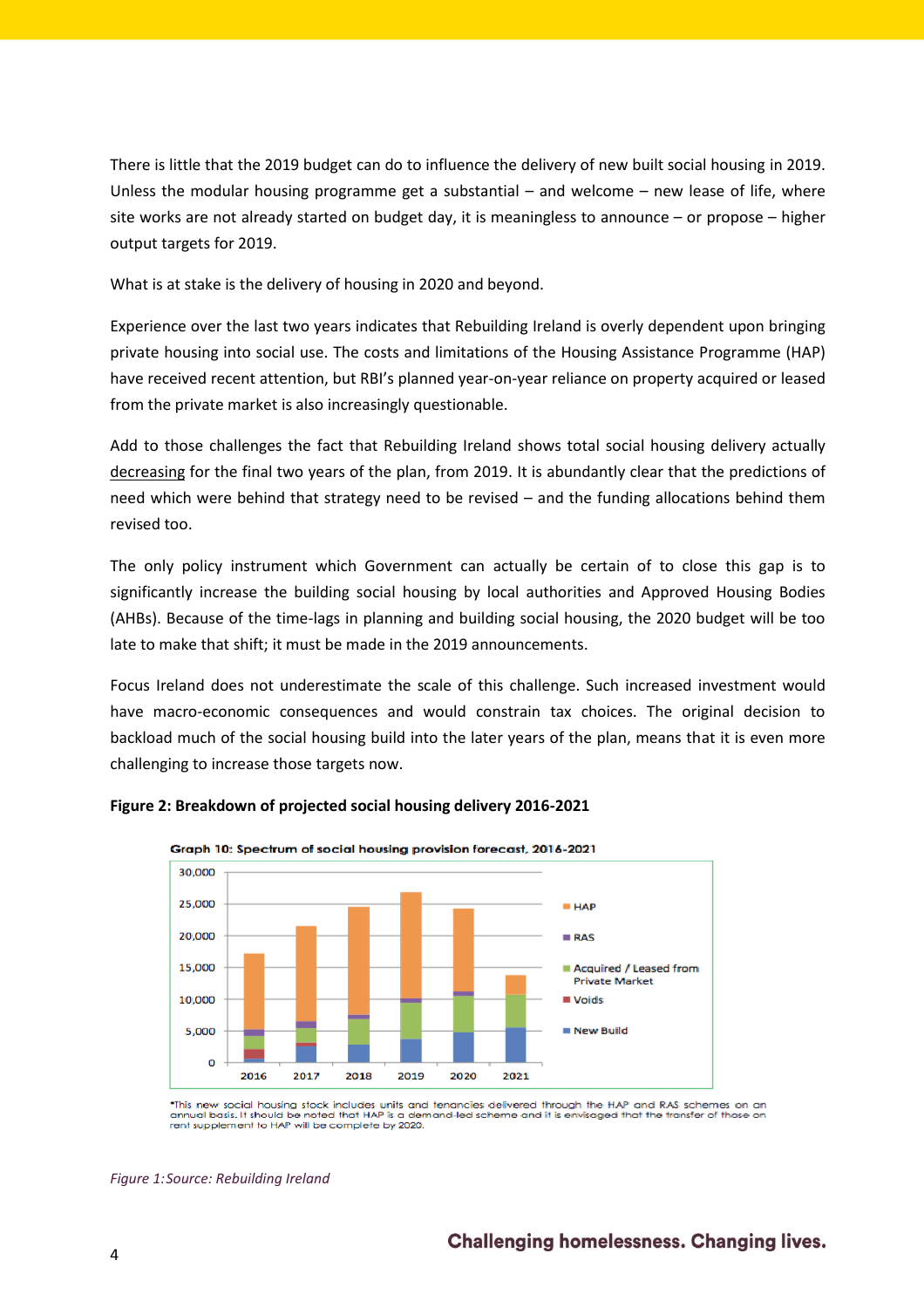There are budgetary challenges for other Departments too. In order to adequately respond to the needs of 3,000 children who are homeless, Tusla needs additional resources. It also needs additional resources to respond to a shockingly neglected aspect of the crisis – the unacceptable number of young people who have grown up in state care who move in to homelessness when they reach 18.

Budgetary allocations are only one dimension of the actions we need to take to end the housing and homeless crisis. There are many actions that require reform of processes and legislation and Focus Ireland has addressed these aspects in other submissions and statements. In this document we have, as much as is possible, concentrated on areas where we believe progress is being held back because of lack of finance, or where finance is required before the other barriers can be addressed.

Addressing these challenges would truly deliver a 'budget for homelessness'.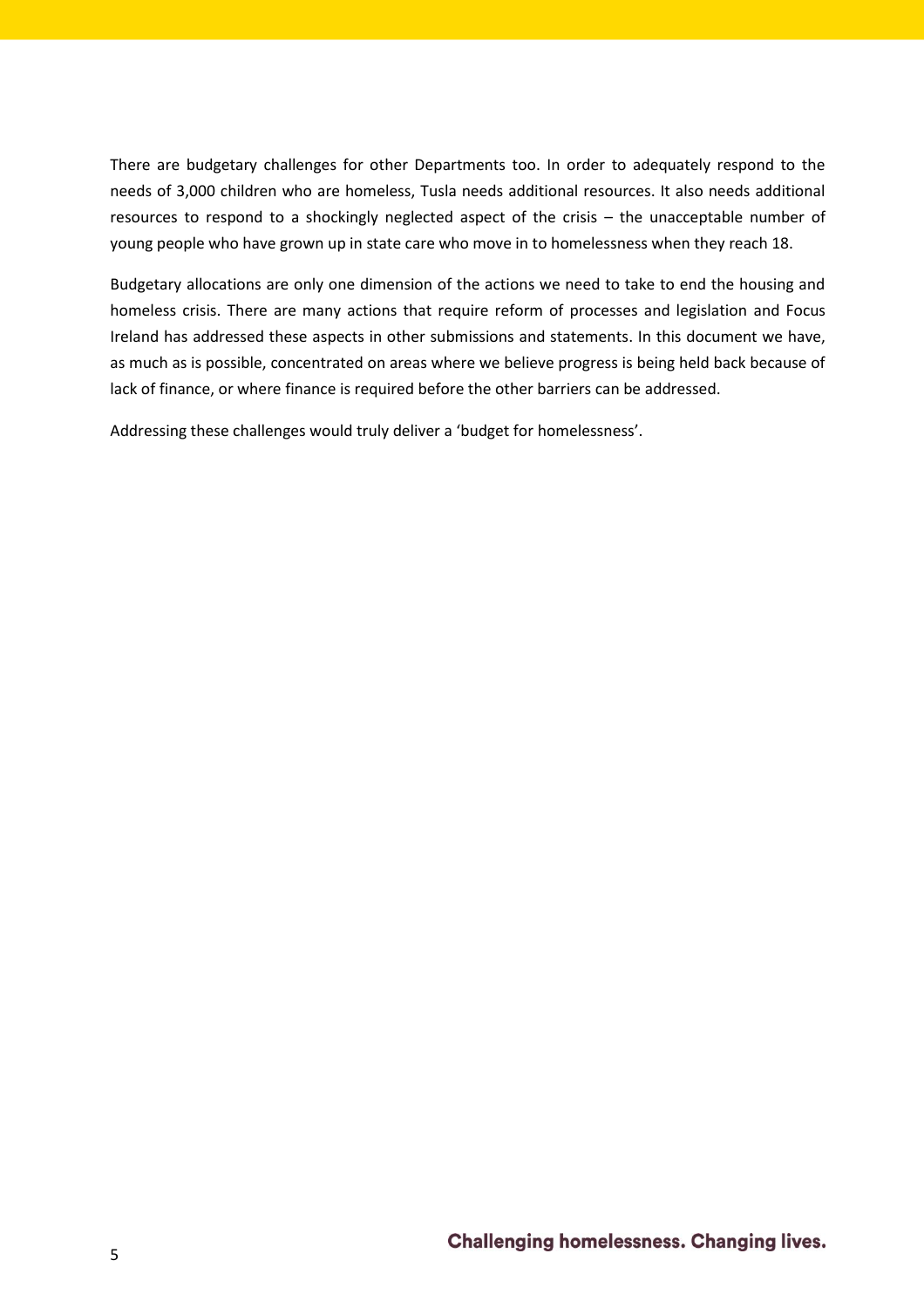# <span id="page-5-0"></span>**Department of Housing, Planning and Local Government**

# <span id="page-5-1"></span>**Housing Supply**

While homelessness is a complex problem, frequently requiring the collaboration of a range of social and health interactions to resolve, there can be no end to the problem without an adequate supply of affordable, secure housing. The supply of this housing remains the cornerstone of Government homeless strategy, as set out in Rebuilding Ireland. While it is true that most of the targets in Rebuilding Ireland are being met, the fact that the housing and homeless crisis continues to deepen gives a clear indication that these targets are not sufficient.

In this context, Focus Ireland recommends a number of measures to increase available housing supply, above and beyond the commitments already made. In making these proposals we are conscious that, in many cases, lack of finance is not the only factor holding back delivery. However, without the clear allocation of resources there is less incentive for policy makers to address the land management, planning and logistical issues that also hold back provision of adequate supply. As noted in the Government's capital plan,<sup>2</sup> the 'causes of under-supply are complex' but capital expenditure is 'a key element of that response'.

# <span id="page-5-2"></span>**Increase the capital budget for social housing provision**

A key issue underpinning the current crisis of homelessness is the level of public investment in public housing since the 1980s: public housing now accounts for only about 10% of the total housing stock.

Rebuilding Ireland implicitly envisages the majority of social housing units would be constructed by the private housing sector – and then acquired as social housing through Part 5, leasing or other mechanisms. The private housing development sector has been much slower to boost supply than was envisaged in Construction 2020 (2014) or more recently in Rebuilding Ireland (2016). One result of this is that there is increasing competition between the policy of acquiring private housing for social use and the aspirations of prospective owner-occupiers both competing for an inadequate supply of privately built housing. Ever increasing rental returns mean that private investors are outbidding firsttime buyers, who are constrained by Central Bank borrowing limits.

This situation is resulting in a number of pressures which may have negative consequences: including local political pressure to stop local authorities acquiring new housing stock and pressure to ease Central Bank controls.

<sup>&</sup>lt;sup>22</sup> Department of Public Expenditure and Reform (2016): Building on Recovery: Infrastructure and Capital Investment 2016-2021, pp33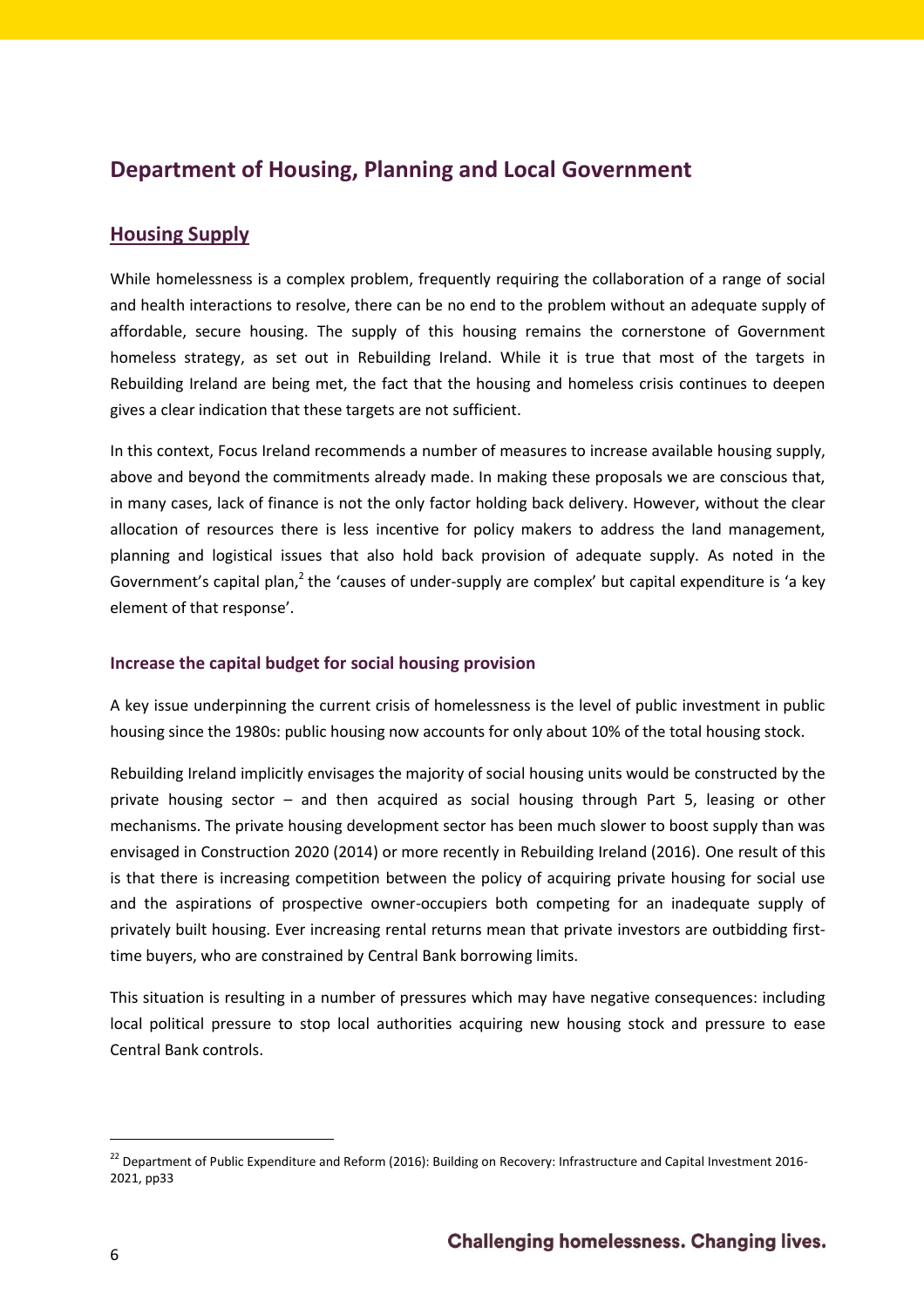It is becoming increasingly clear that the Rebuilding Ireland target for 15% of the 134,000 'new social housing solutions' to be new build social housing is insufficient to the scale of need that is now apparent. To date, policy makers have treated this as an 'ideological' question – concluding that it does not matter whether it is public or private enterprise that builds the housing units. While there are welcome signs that the private development sector is beginning to deliver increased levels of supply, it is starting from a very low base and will, even on the most optimistic projections, take several years to reach the required capacity. This is not an ideological question, it is a pragmatic question of how to get the houses constructed. It is certain that the public sector must make a larger contribution to the construction of new housing than was anticipated.

The Government made a welcome start in recognising this in the 2018 budget, with funding being made available so that the total number of social housing units to be constructed over the life-time of the programme was increased by 3,000. In 2018, this was to mean that 800 social homes which would have been acquired from the market were instead to be constructed. However, this was linked with a decrease in the acquisitions programme for the year, meaning that the target for additional social housing remained unchanged. The 2019 budget needs to take further steps to increase local authority/AHB construction of social housing, but this should not be cancelled out by a reduction in the commitment to acquisition.

While Rebuilding Ireland promises €5.35 billion in capital for new social housing, much of this only becomes available towards the end of the strategy. By then, the human and social damage done by the homeless crisis will present an even greater of a challenge.

The Housing Finance Agency (HFA) has argued compellingly that it can expedite the construction of new social housing, built by local authorities and funded by loans from the HFA. Focus Ireland notes the observations of both Frans Timmermans<sup>3</sup>, First Vice President of the European Commission, and Andrew McDowell<sup>4</sup>, vice president of the European Investment Bank, that the current rate of provision of social housing constitutes an infrastructural deficit.

#### **Capital to build social housing**

• Increase the capital allocation for social housing by €400 million above the current provision, to finance an additional 2,000 additional social housing new builds to be delivered in 2020 •Sanction a €1.3 billion borrowing capacity for the Housing Finance Agency to finance construction of an estimated 6,500 additional new build social homes by 2021

<sup>&</sup>lt;sup>3</sup> [https://www.oireachtas.ie/en/debates/debate/joint\\_committee\\_on\\_foreign\\_affairs\\_and\\_trade\\_and\\_defence/2017-02-](https://www.oireachtas.ie/en/debates/debate/joint_committee_on_foreign_affairs_and_trade_and_defence/2017-02-21/3/) [21/3/](https://www.oireachtas.ie/en/debates/debate/joint_committee_on_foreign_affairs_and_trade_and_defence/2017-02-21/3/)

<sup>4</sup> [http://oireachtasdebates.oireachtas.ie/Debates%20Authoring/DebatesWebPack.nsf/committeetakes/CBO2017062900002?](http://oireachtasdebates.oireachtas.ie/Debates%20Authoring/DebatesWebPack.nsf/committeetakes/CBO2017062900002?opendocument) [opendocument](http://oireachtasdebates.oireachtas.ie/Debates%20Authoring/DebatesWebPack.nsf/committeetakes/CBO2017062900002?opendocument)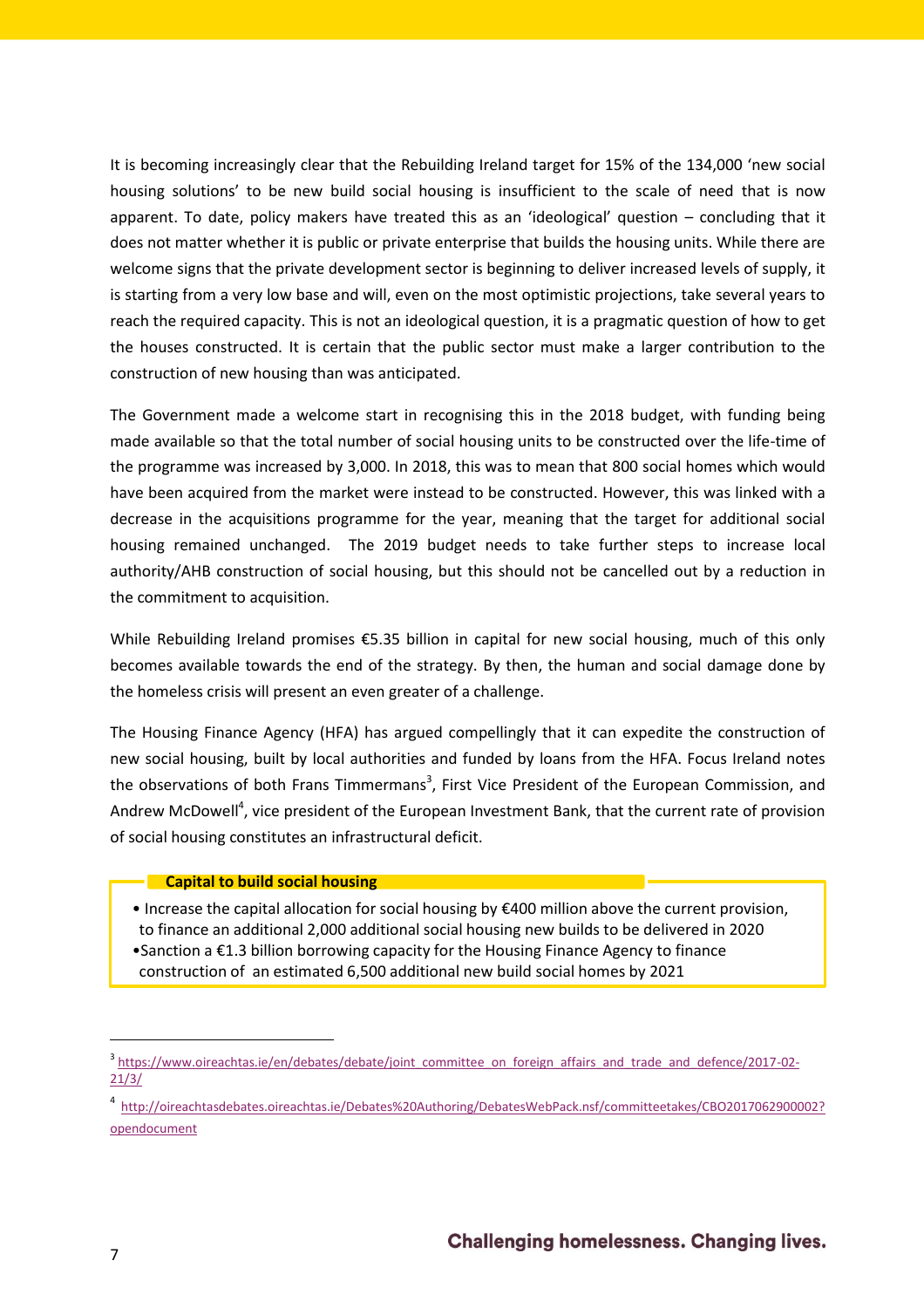#### <span id="page-7-0"></span>**Provide capital support to deliver a substantial level of Affordable Rental units**

Ireland is severely lacking in affordable rental options<sup>5</sup>. Households reliant on low incomes can't compete effectively in the private rented sector, and often end up saddled with unsustainable rent levels. Many low-income households find themselves in a double bind: not eligible for supports that would enable them to pay their rent, but not able to secure home ownership either. These are the households at significant risk of homelessness, indeed we know that about half of families who become homeless had previously been in the private rented sector.

Rebuilding Ireland had committed to introducing an affordable rental scheme. This commitment is now to be progressed using a cost rental model targeting middle income households on publicly owned land in Rent Pressure Zones (RPZs), a congested and slow mechanism. While the original commitment was to have been delivered by the third quarter 2017, the most recent status report<sup>6</sup> indicates that this model of provision is currently only a pilot stage. The recent announcement of cost rental accommodation in Michael's estate, while welcome, will take many years to come through the planning and procurement procedure.

To expedite the delivery of a more substantial number of affordable rental units, two obvious routes present. Firstly, some of the larger Approved Housing Bodies (AHBs) have both the capacity and the inclination to provide affordable rental but need both some initial financial support and a settled policy framework. Under a cost rental model, it may be possible to access this funding through European institutions. To facilitate such lending a policy decision to establish an affordable/cost rental tenure is required<sup>7</sup> (as originally proposed in Rebuilding Ireland). Secondly, there is the option of establishing a publicly owned commercial enterprise to develop new cost-rental homes<sup>8</sup>, as proposed by the Nevin Economic Research Institute (NERI) [update].

#### **Affordable Rental**

•Establish an affordable rental scheme provided by AHBs, providing exchequer funding to enable financing to be drawn down from European institutions.

[http://oireachtasdebates.oireachtas.ie/Debates%20Authoring/DebatesWebPack.nsf/committeetakes/CBO2017062900002?o](http://oireachtasdebates.oireachtas.ie/Debates%20Authoring/DebatesWebPack.nsf/committeetakes/CBO2017062900002?opendocument) [pendocument](http://oireachtasdebates.oireachtas.ie/Debates%20Authoring/DebatesWebPack.nsf/committeetakes/CBO2017062900002?opendocument)

<sup>5</sup> Brooke, S. & Downey, D. (eds) (2008) *Rental Systems in Ireland The Case for Change*. Dublin: Focus Ireland. [https://www.focusireland.ie/wp-content/uploads/2016/04/Brooke-Downey-2008-Rental-Systems-in-Ireland-The-Case-for-](https://www.focusireland.ie/wp-content/uploads/2016/04/Brooke-Downey-2008-Rental-Systems-in-Ireland-The-Case-for-Change.pdf)[Change.pdf](https://www.focusireland.ie/wp-content/uploads/2016/04/Brooke-Downey-2008-Rental-Systems-in-Ireland-The-Case-for-Change.pdf)

<sup>6</sup> Rebuilding Ireland Status Report Q1 2018

 $^7$  See observations from Vice President of the EIB to the Oireachtas Committee on Budgetary Oversight: "In other European countries, there are social rents, the private sector and a middle ground of affordable rents and tenure, which may be between 50% and 80% of market rents, and that would probably be sufficient to cover the debt financing necessary for the construction of the houses … It is probably a policy issue for the country as to whether it wants to develop an new middle tenure form" (p.19) Available at:

<sup>8</sup> Healy, T. & Goldrick-Kelly, P. (2017) *Ireland's Housing Emergency - Time for a Game Changer*. Dublin: WP 2017/No 41. Available at: [https://www.nerinstitute.net/download/pdf/irelands\\_housing\\_emergency\\_time\\_for\\_a\\_game\\_changer.pdf](https://www.nerinstitute.net/download/pdf/irelands_housing_emergency_time_for_a_game_changer.pdf)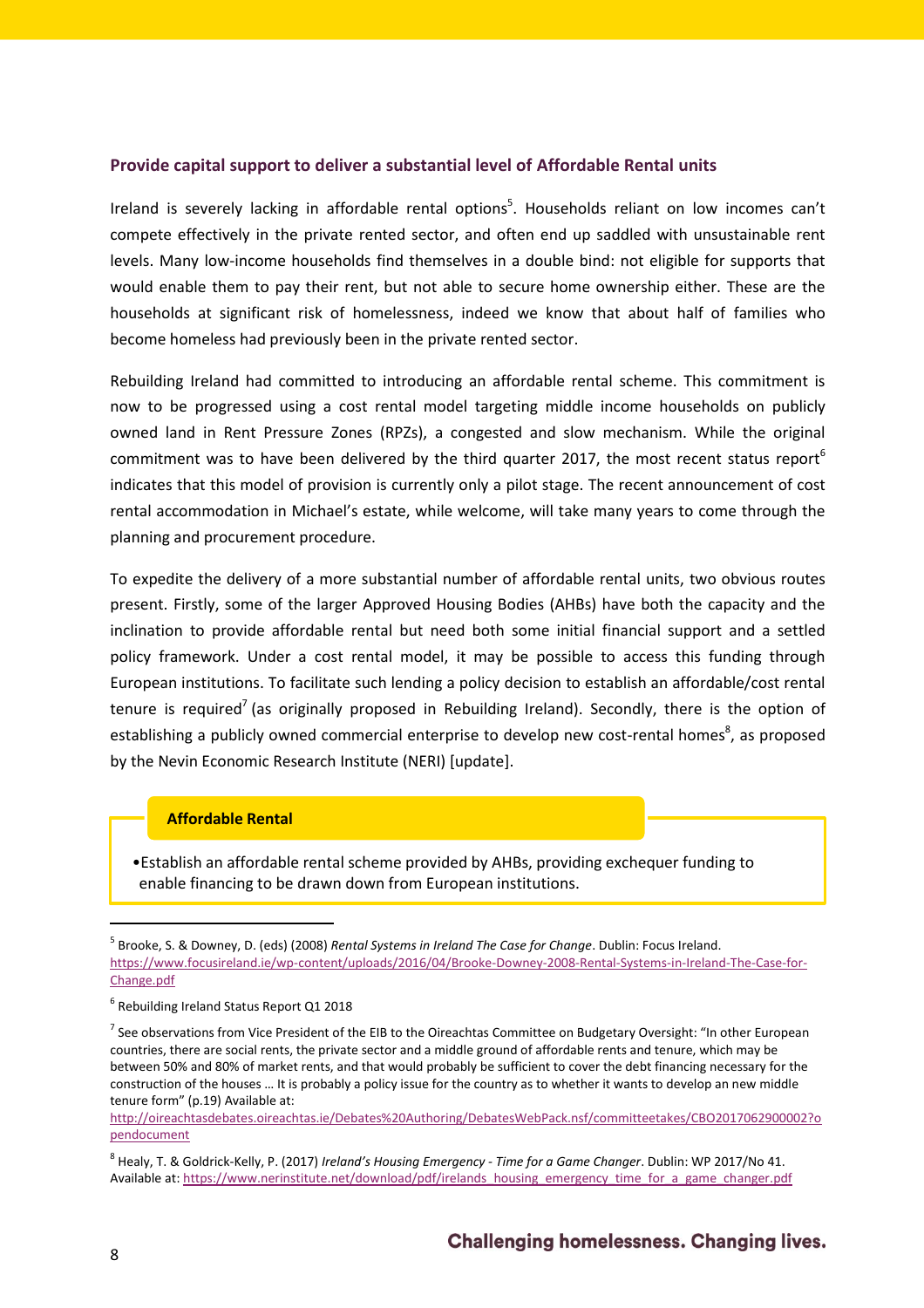#### <span id="page-8-0"></span>**Enhanced Leasing Scheme**

As noted above, leasing of private accommodation becomes an increasingly significant part of the social housing supply from 2018 onwards. To support this programme, the Department of Housing introduced the 'Enhanced Leasing Scheme' in January 2018. The Enhanced Leasing Scheme provides for property owners to enter into 20-30 year commitments to lease housing units to local authorities for social housing. Questions have been asked about the value-for-money for this scheme, but one long-term aspect of the scheme is a cause for grave concern: what will be the status of the units after the lease period? Under the previous leasing scheme there was a provision that the local authority had the first call to enter into a new lease period if the need for social housing continues at the end of the lease. Under the new scheme, this provision has been abolished so that the private developers will, having had the full cost of building the scheme covered by the taxpayer over 20-30 years, be able to take the units into private use or sell at market rates. It is understood that this clause was removed because of resistance by private developers, but simply to avoid the impact of these programmes being included in the general government debt.

Focus Ireland recognises that the level of Government debt remains a considerable problem, however we believe that the decision to drop the longer-term commitment to providing social housing from the leasing scheme is an example of short-term thinking which will be profoundly regretted in years to come. The scale of social housing which it is planned to provide through this mechanism means that we are storing up huge problems in housing large numbers of social housing tenants, huge costs to the state and huge profits to private individuals when these leases expire.

The Minister for Finance should make provision to include these schemes in the general government debt in the 2019 budget and the lease terms amended accordingly.

#### <span id="page-8-1"></span>**Preventing Homelessness**

#### <span id="page-8-2"></span>**Dedicated funds for targeted measures to prevent homelessness**

Voluntary organisations and local authorities are supporting more households out of homelessness than ever before. In 2017, over 3,000 households were supported out of homelessness. To put that in perspective, if we had achieved that sort of impact in, say 2010, we would have totally ended homelessness that year.

The reason that this extraordinary achievement is not reducing the level of homelessness is that each month brings a further rise in the number of people becoming newly homeless. For example, while around 20 families were becoming homeless each month in 2013, in April 2018 117 new families presented needing assistance in Dublin alone.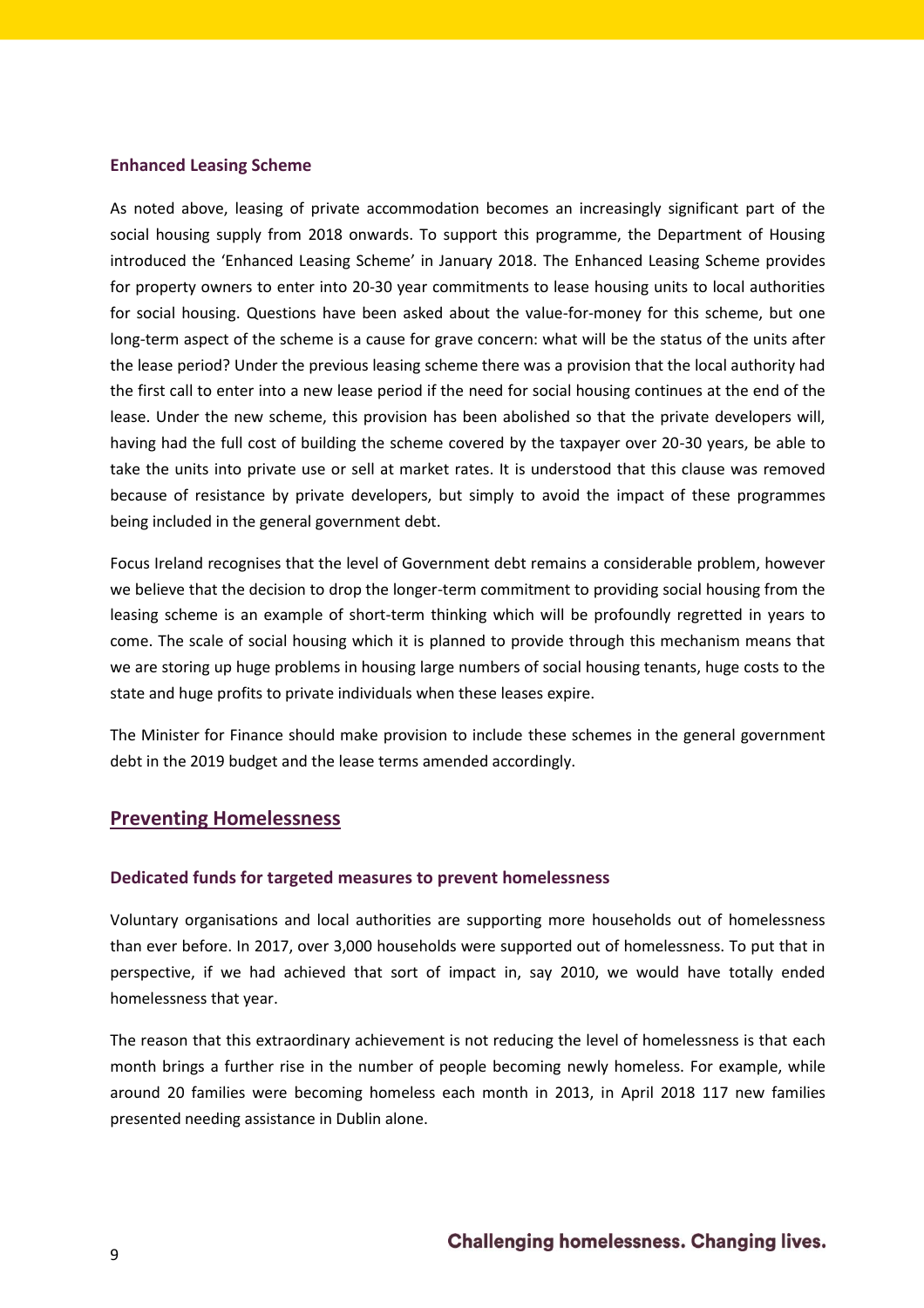*Figure 3: Families becoming homeless for the first time, Dublin<sup>9</sup>*



As a result of this inflow into homelessness, in the last three years the number of people relying on emergency accommodation for a roof over their heads increased by 127% overall; this includes the 230% rise in the number of children who are homeless over the same period.

While a number of welcome measures have been taken to prevent homelessness, the homelessness crisis cannot be tackled effectively without a more strategic investment in prevention. One of the factors holding this back is lack of dedicated funding. For example, in 2016 over €96m was spent on providing services for people who are homeless in Dublin, but less than 5% of this went on prevention, tenancy sustainment and resettlement supports $^{10}$ .



*Figure 4: Number of people in emergency homeless accommodation*

Focus Ireland strongly believes that current investment in prevention – e.g. ad campaigns, Threshold's Freephone service – needs to be maintained and supplemented by a new targeted strategy to increase impact.

 $^9$  Focus Ireland administrative data, verified with DRHE from January 2015 onward

<sup>&</sup>lt;sup>10</sup> Dublin Region Homeless Executive: €4,182,365, or 4.3%, of the €96,254,326 total <https://www.homelessdublin.ie/info/funding>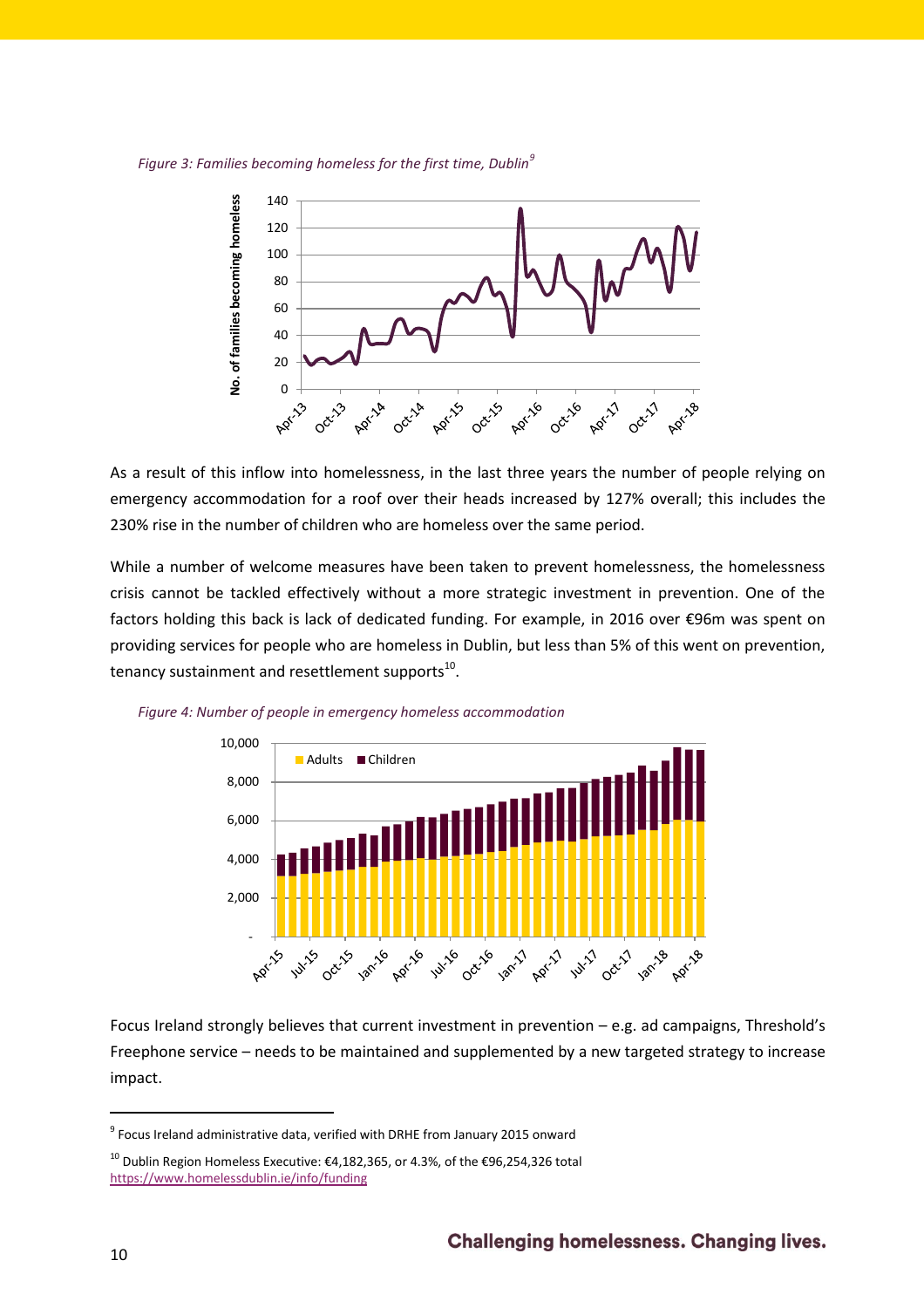With the funding support of our corporate partners, Focus Ireland piloted such an intervention in Dublin  $15^{11}$ . Working with the Department of Employment Affairs & Social Protection, over 165 families relying on Rent Supplement were contacted, and referred to clinics run by trained prevention workers. Three quarters of these families had no previous contact with state funded prevention services. Nine in ten were supported to either maintain their current tenancy, or find a suitable alternative. Two key factors are identified in contributing to this high rate of effectiveness:

- An effectively targeted campaign can use collective knowledge and contact information to identify households at risk of homelessness;
- Better access to skilled Housing and Information services works to prevent homelessness.

Groups who are at risk of homelessness are well documented – people on rent supplement, single parents, people in the private rented sector. A number of administrative data-bases exist through which these groups could be targeted with information and offers of support.

Innovative approaches to preventing homelessness need to be encouraged and explored. An innovation fund to which organisations can apply to support prevention campaigns should be set up. All interventions should be rigorously evaluated so that successful approaches can be extended. The fund should be able to engage the practical co-operation of other relevant departments which have the capacity to contact vulnerable groups.

# **Resource targeted prevention**

• Create an 'innovative homeless prevention' fund of €500,000 to support targeted prevention campaigns.

# <span id="page-10-0"></span>**Provide Resources to Enforce Rent Pressure Zones and rental legislation**

Measures designed to protect tenants in the private rented sector, while welcome, have little chance of making an impact in the absence of an enforcement mechanism, particularly where the rewards to landlord who ignore them are so substantial. Measures such as Rent Pressure Zones (RPZs) and legislative changes to protect tenants relying on income supports<sup>12</sup> can easily be ignored by landlords because they know that there is no way of ensuring they are enforced, or the penalties are so much smaller than the gains.

For example, the absence of consequences for landlords in relation to RPZ regulations means that 'bad' landlords are free to ignore these regulations when re-letting, while compliant landlords lose out. While it is now an offence to discriminate against someone because they rely on housing or social

<sup>11</sup> <https://www.focusireland.ie/wp-content/uploads/2016/04/D15-Homeless-Prevention-Report-Summary.pdf>

 $12$  Residential Tenancies Act 2004 and Equal Status Acts 2000 to 2015, as amended by the Equality (Miscellaneous Provisions) Act 2015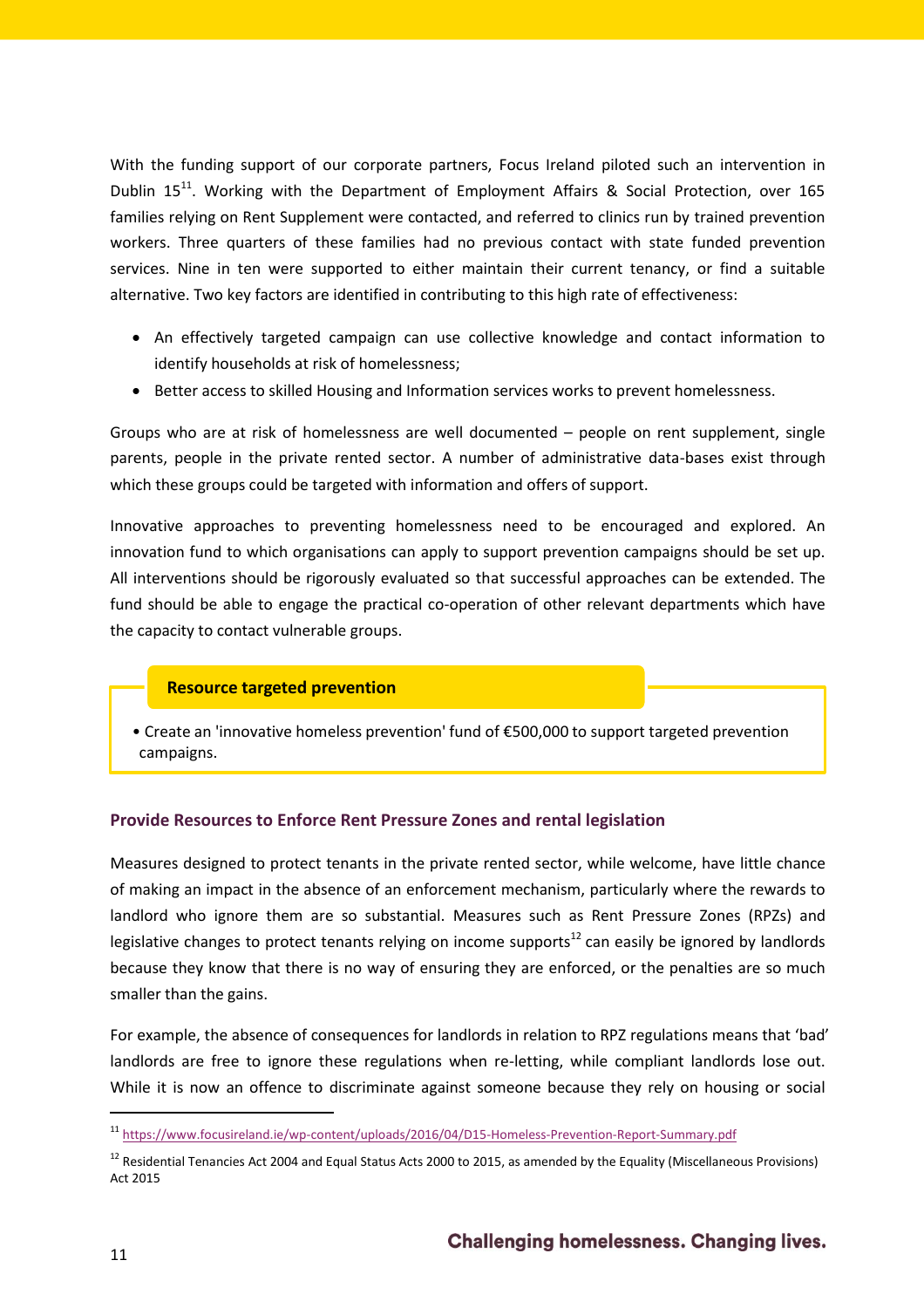welfare supports, it is up to individuals to take a case. There are a number of administrative provisions for tenants where they are issued with a Notice of Termination arising from sale of the property or future use of the property by family. The protection for tenants in these circumstances should be stronger, but even when an individual presents as homeless to the local authority, there is no system in place to check that due process has been followed. Renters do not have the capacity to police these measures themselves.

Where these measures fail, the costs are borne both by individual renters, and by the state – which has to provide emergency accommodation. To reap the benefits of the preventative measures already introduced and those planned in the forthcoming legislative session, the Residential Tenancies Board must be resourced to monitor and enforce these policies; failure to fund enforcement is a false economy.

### **Resource enforcement**

•Fund the Residential Tenancies Board to establish a system to monitor and enforce measures intended to prevent homelessness.

# <span id="page-11-0"></span>**Supporting Emergency Homeless Services**

#### <span id="page-11-1"></span>**Provide funding for a Case manager for every homeless family**

Where a family presents to the Dublin local authorities and is assessed as homeless under the legislation, it has become the practice in many cases for the family to be asked to find their own emergency accommodation, which will then be paid for by the local authority. This practice is known as 'self-accommodation'.

We estimate that around 250 families are currently 'self-accommodating' and are made responsible for finding their own emergency accommodation each night in Dublin. While families in Family Hubs and in hotels with long-term contracts are, in general, allocated to a case manager or key worker, these self-accommodating families, who are in the most vulnerable situation, are generally not allocated such support.

The support from a case manager would not only assist these families deal with the immediate challenges of finding nightly accommodation, they would support the families in planning their exit from homelessness. With the support of a case manager, families are more likely to leave homelessness to a secure tenancy and are less likely to suffer longer term social damage from their experience. Providing a case manager to such families would help reduce the likelihood that families are unable to secure accommodation and are at risk of sleeping rough.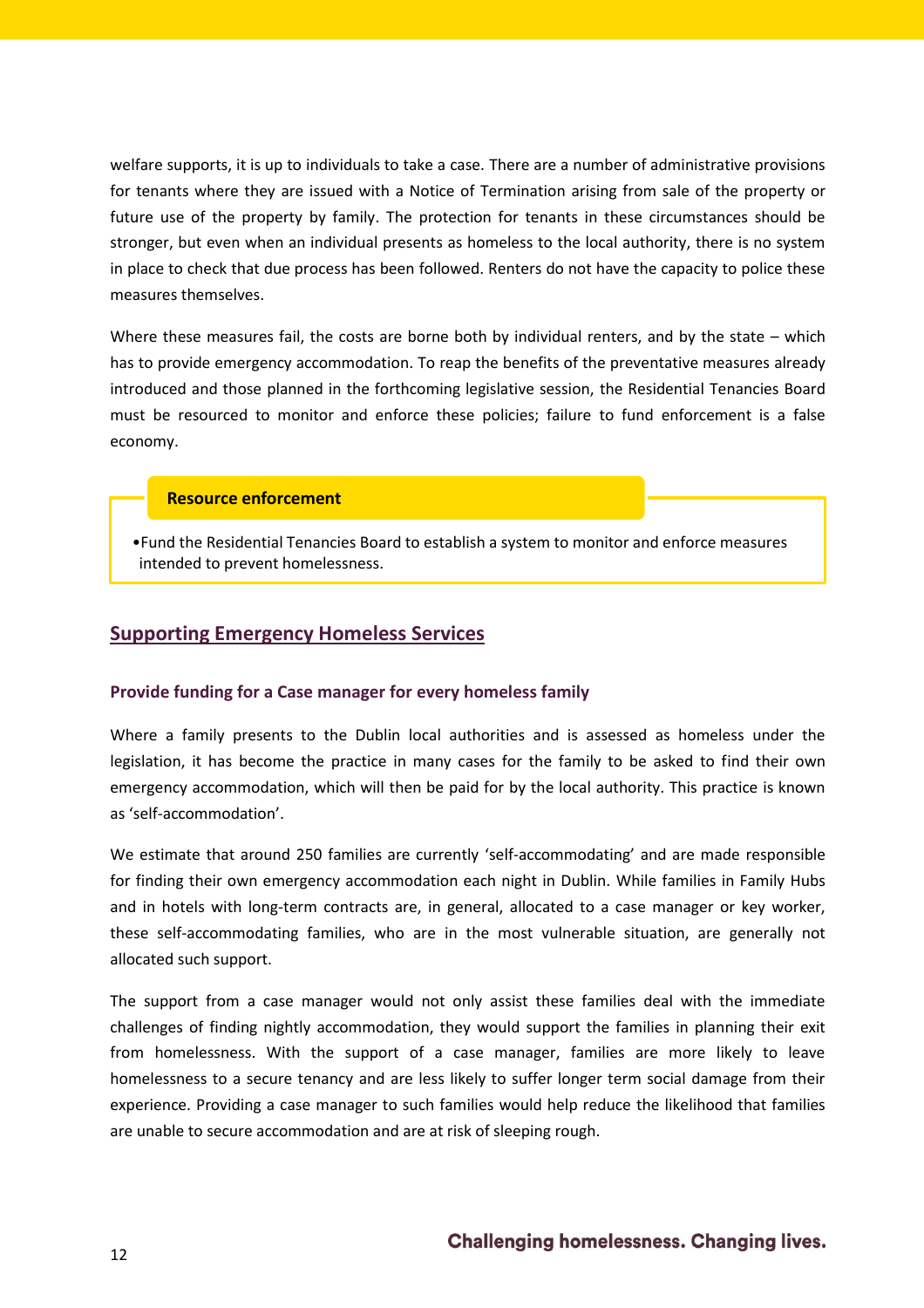### **Provide funding for a case manager for every homeless family**

• Provide €700,000 to DRHE to employ an additional 10 family case managers so that every homeless family is allocated a case manager.

### <span id="page-12-0"></span>**Increase HAP levels and extend Homeless HAP to all RPZs**

Where a household is homeless, they are eligible for Homeless HAP, which allows discretion about the amount of rent that can be paid to be up to 50% above the formal maximum. It also allows other crucial practical arrangements like provision of a deposit and the payment of rent in advance, which are essential to secure housing the current rental market. However, Homeless HAP is only available in the Dublin area. Only a 20% discretion above the formal maximum rent is available in other areas, making it more difficult to support households out of emergency accommodation. Homeless HAP should be available in all designed RPZs.

The formal maximums rent payable in all cases should be reviewed to better reflect market rents. There is growing evidence that the difference between the actual rent and the rent payable by HAP is being covered by tenants. This practice pushed households below the minimum income levels established by Supplementary Welfare Allowance, creates deep poverty and long-term housing insecurity.

# <span id="page-12-1"></span>**Supporting Exits from Homelessness**

# <span id="page-12-2"></span>**Resource delivery of Housing First nationwide**

Housing First is recognised as the most effective approach to ending chronic homelessness and roughsleeping, and Ireland has established itself as a European leader in this regard.

By Q1 2018, the Focus Ireland and Peter McVerry Trust partnership had created  $224^{13}$  of the Rebuilding Ireland target of 300 Housing First tenancies in Dublin. The primary constraint on the roll out of this effective solution to homelessness is the availability of homes. The members of the existing partnership, along with the other homeless organisations collaborating in the Housing First Good Practice Platform have the capacity and expertise to extend the approach to Cork, Limerick, Waterford and Galway.

A Housing First Implementation Plan, promised under Rebuilding Ireland, will be published later this year. It is essential that this Implementation Plan makes available sufficient funds to provide Housing First at sufficient scale. The funding should be adequate to cover housing supports, health needs,

<sup>&</sup>lt;sup>13</sup> Rebuilding Ireland Action Status Report Q1 2018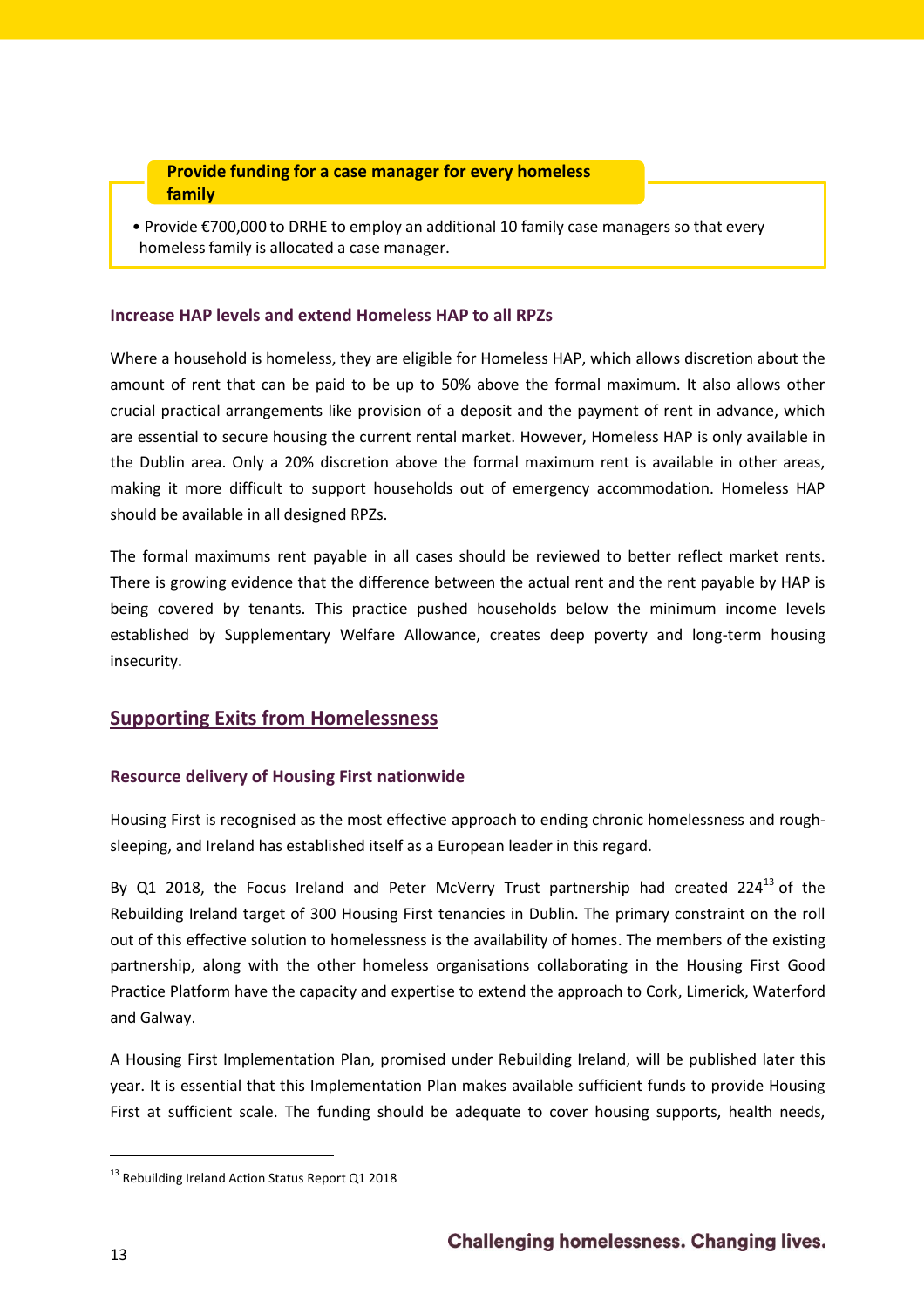social integration for the beneficiaries, as well as the professional training and independent evaluation costs. If it is decided to provide the next phase of Housing First nationally through a tendering process, the competition should be on a fixed price, covering the full cost of the service, with organisations presenting best practice rather than cutting costs.

The Implementation Plan should also include ring-fenced support for the provision of appropriate housing to ensure delivery of the programme.

# **Housing First**

• Provide adequate resources to deliver the National Housing First Strategy

# <span id="page-13-0"></span>**Housing for Vulnerable Young People**

Focus Ireland has welcomed the Rebuilding Ireland initiative (action 1.07) to enable AHBs access Capital Assistance Scheme funding to provide homes for young people leaving state care. This initiative has the potential to have long-term impact, significantly reducing the risk of homelessness among a very vulnerable group. This requires investment that is both sufficient and sustained.

Last year, the Housing Minister noted that the Department's approach to this initiative was to "monitor the demand and requirement for such housing" and to make allocations accordingly<sup>14</sup>. This is a reasonable approach in the initial phases, but we need to not only manage the current crisis, but ensure that measures taken now contribute to preventing such crises in the future.

While young people leaving care are particularly vulnerable, the allocation process for social housing, which prioritises the length of time on the housing list (and number of dependents), militates against young people who are eligible actually getting access to social housing.

This initiative can help to build up a stock of social housing, in mixed tenure communities, for vulnerable young people, but to do that it needs to go beyond responding to immediate demand. Around 950 of the 6,000 adults who are homeless are under 25. Focus Ireland recommends that 10% of CAS funding be ring-fenced for this purpose.

#### **Homes for vulnerable young people**

•Allocate 10% of Capital Assistance Scheme funding to building up a stock of social housing for vulnerable young people.

<sup>&</sup>lt;sup>14</sup> <https://www.kildarestreet.com/wrans/?id=2017-05-09a.509&s=capital+assistance+scheme#g511.r>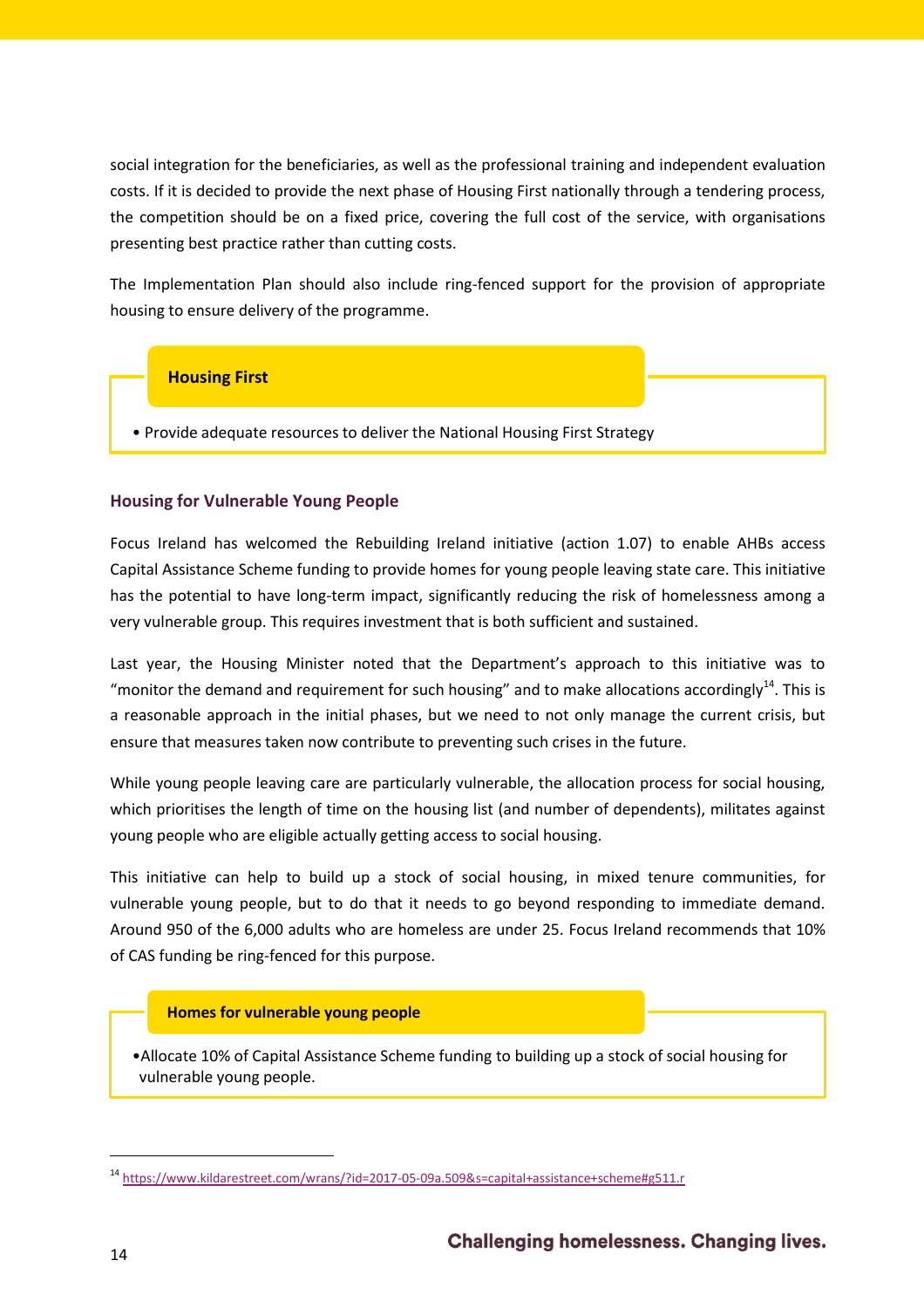# <span id="page-14-0"></span>**Department of Children and Youth Affairs**

Rebuilding Ireland recognises that addressing homelessness effectively must be a whole of government initiative. The Department of Children and Youth Affairs, along with Tusla, has responsibility for a number of interventions that are critically important in both preventing and mitigating the impact of homelessness. These relate to minors who are 'out of home', vulnerable care leavers, and addressing the needs of children in families who are homeless.

# <span id="page-14-1"></span>**Youth homelessness**

### <span id="page-14-2"></span>**Expand Family mediation services to prevent youth homelessness**

The major study into youth homelessness in Ireland  $^{15}$ , found that family conflict or arguments with carers were key factors in young people leaving home and becoming homeless. In some situations, where the conflict results from neglect or abuse, a permanent exit from the family home may be in the young person's best interest. However, for many young people and their families, reconciliation can be achieved with the support of family mediation, preventing homelessness at a critical juncture in the life of a vulnerable young person.

Focus Ireland, in collaboration with Tusla, launched its pilot Family Mediation service in Dublin in June 2016. The service successfully supports young people to return to the family home and to improve their relationships with family and carers. The referral system is of crucial importance in such services, and referral in this pilot was through the Tusla Crisis Intervention Service, which refers young people in emergency accommodation, or at serious risk of homelessness, to the service. In 2017, the service supported 22 teenagers at high risk of homelessness to stay in the family home.

The service initially funded one mediator from private donations, with Tusla support in terms of governance and referral. Tusla has made the welcome move of funding an additional mediator in Dublin. However, the private funding for the original mediator is no longer available.

Successful family mediation can prevent a life-time of recurrent homelessness, but delayed intervention can be too late to achieve this outcome. The success of this intervention is clear and the next stage in its development should be consolidation of the existing service in Dublin and the extension of the service to other Tusla regions.

#### **Family Mediation Workers**

•Mainstream the funding of the Family Mediator in the Focus Ireland Family Mediation Service in Dublin and provide funding to extend the service to one other regional centre, at an annual cost of €126,000.

<sup>15</sup> Mayock, Parker, Murphy (2014) *Young People, Homelessness and Housing Exclusion*.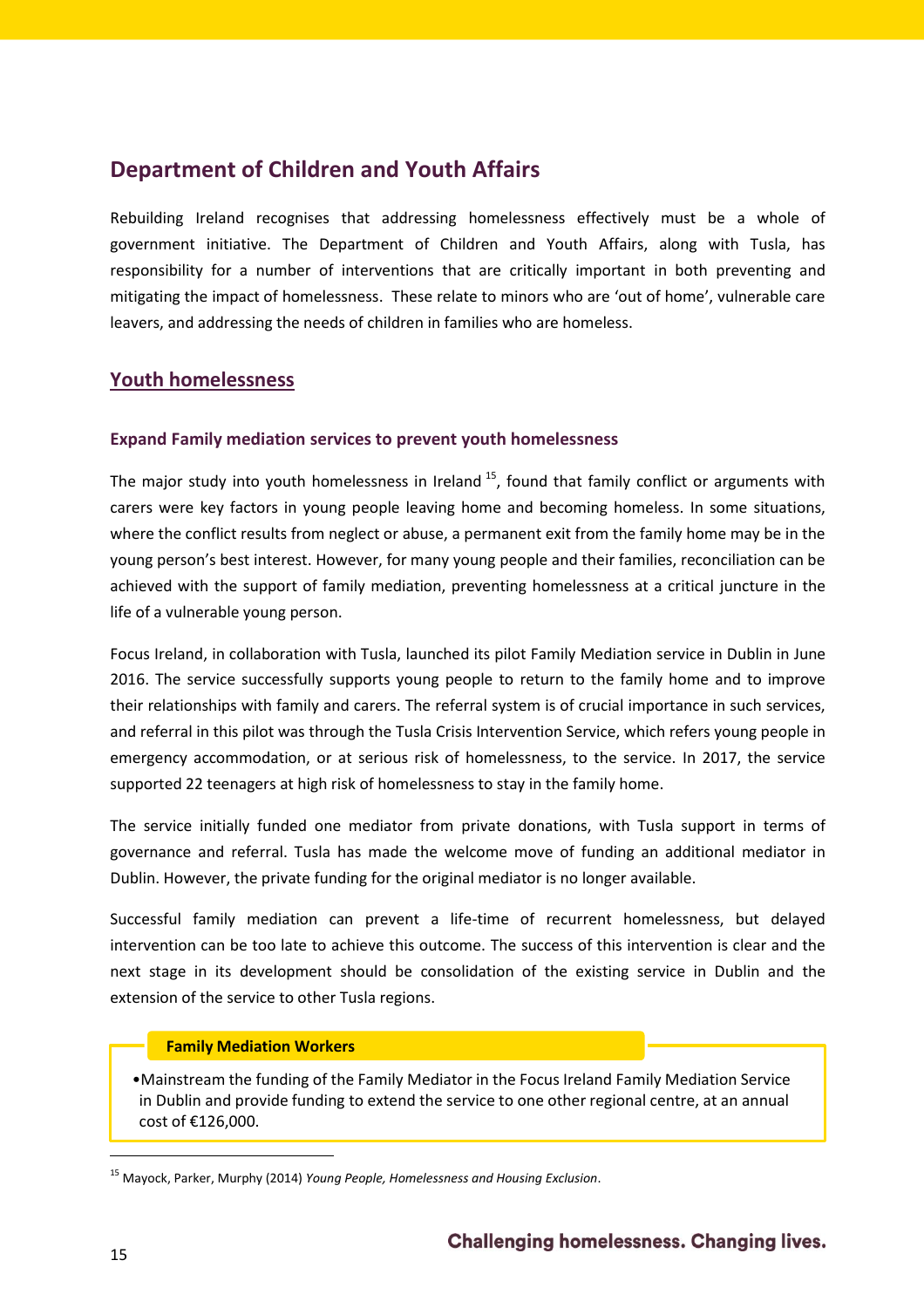#### <span id="page-15-0"></span>**Increase the effectiveness of Aftercare for vulnerable young people**

Focus Ireland welcomes progress over the last number of years in establishing statutory rights to aftercare for young people leaving the care of the state; most particularly for vulnerable young people, such support plays a vital role in preventing homelessness.

While Tusla has made welcome progress towards ensuring that every young care leaver who needs and aftercare worker is allocated one, this has often resulted in resources being stretched through increasing the caseload of aftercare workers.

To deliver an effective service, Focus Ireland aftercare services historically operated a caseload of 15- 20 young people per aftercare worker; more recently some Tusla regions have required an increase in case load to 22-25, and caseloads extending 30 young people are not uncommon in some services. This is too high for the service to meet the needs of the more vulnerable care leavers that are at greatest risk of homelessness: particularly in a period where housing is so hard to secure this is a false economy. Focus Ireland's experience, and that of internationally recognised good practice, indicates an optimum caseload of 15-20 young people per support worker, not least to enable the continuity of support that vulnerable young people need.

#### **Aftercare Workers**

•Resource Tusla to provide an aftercare worker (with at 1:20 caseload) for all care leavers who need one.

# <span id="page-15-1"></span>**Supporting young people to earn a living**

A critical component of addressing homelessness among young people is ensuring they have the capacity to earn the income to secure their home. While improvements to the level and consistency of financial support for care leavers continuing in formal education are most welcome, this is not suitable for all, and some young people will be more oriented towards the labour market. These young people must rely on the mainstream labour market supports provided by DEASP and Intreo: services that are not designed to meet the specialised needs of vulnerable young people leaving state care. While there has been a welcome return to labour market demand, these young people are at high risk of becoming NEET, and unable to access these opportunities without such specialised support.

Through private funding, Focus Ireland has developed a service specifically designed to meet these needs: *Employment Focus for Youth*. Experienced recruitment staff supported vulnerable young people through every aspect of the job search process and maintain relationships with employers who then provide employment opportunities. Due to changes in funding, Focus Ireland is currently reviewing the future of this service but remains committed to the central role of labour market integration for this group of young care leavers.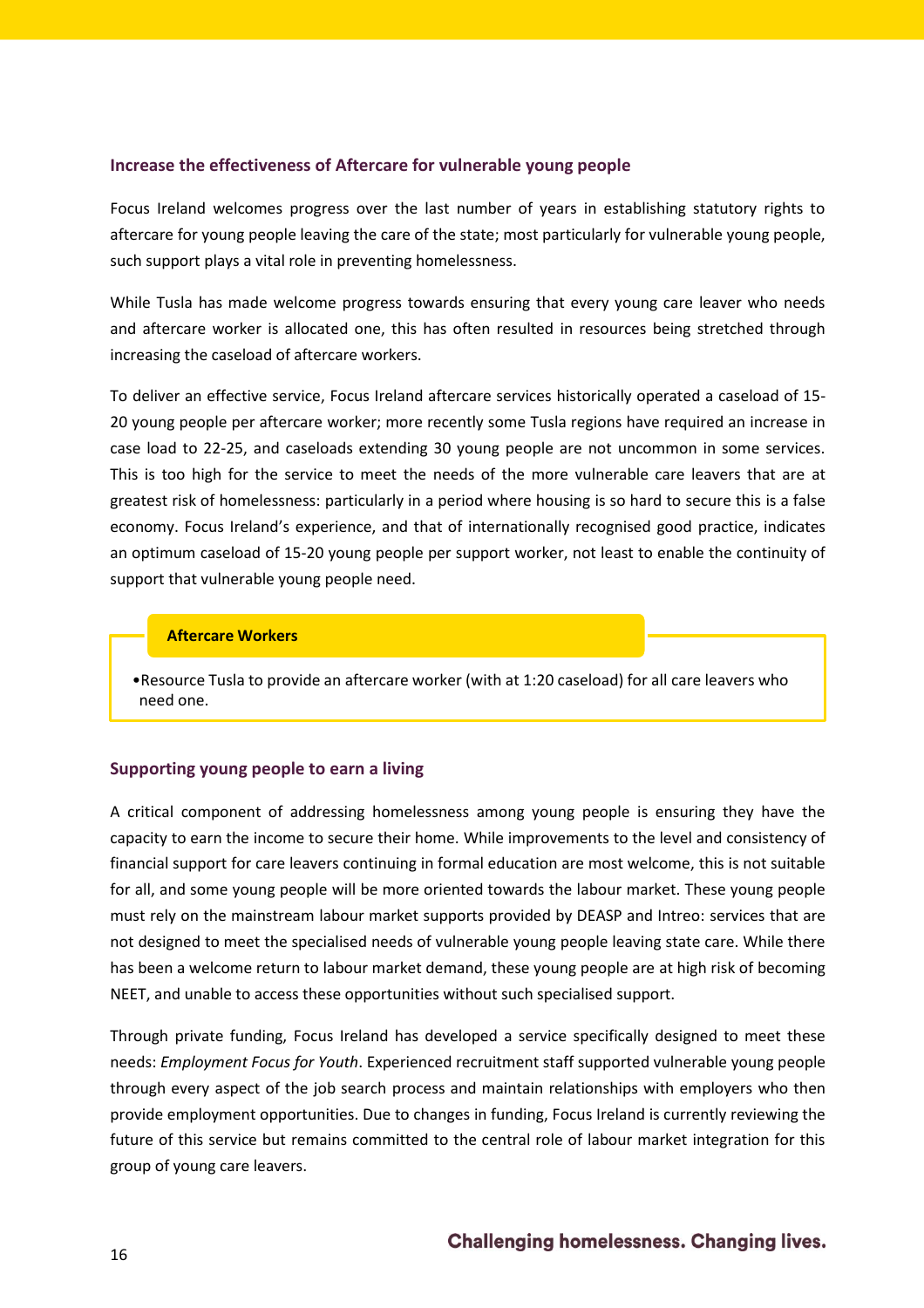Young people leaving state care, but not continuing in full-time education, need support if they are to make a successful transition into the labour market. Current policy appears to rely excessively on unemployment payments for this group of young people, and there is no clear labour market activation policy. They should be supported to develop an Employment Plan with their aftercare worker, with Tusla supporting the costs arising (e.g. participating in training, appropriate clothing, travel to job interviews etc.) as is the case for those continuing in education.

#### **Labour market supports for young care leavers**

•Resource Tusla to support the labour market transition costs of care leavers, at a commensurate level to the support provided to those remaining in education.

# <span id="page-16-0"></span>**Family homelessness**

#### <span id="page-16-1"></span>**Reduce the risk of domestic violence resulting in homelessness for the victims**

Focus Ireland undertakes regular surveys of families becoming homelessness; domestic violence is frequently cited as a contributory or causal factor in becoming homeless $^{16}$ .

Domestic violence charities report that services have seen a significant cut to their funding from Tusla over the last number of years<sup>17</sup>. These services are now under considerable pressure, in part as a consequence of the current crisis and the lack of affordable housing options for those fleeing violence, and reports of refuges being forced to turn away women and children abound.

Rebuilding Ireland commits to providing an unspecified number of additional domestic violence refuge spaces, to be delivered in 2016-17 $^{18}$ , and this action is recorded as complete with the provision of funding for an additional 8 units of emergency accommodation for families fleeing domestic violence.

Tusla is not required to provide a regular report on the number of families seeking and accessing accommodation in domestic violence refuges, as is the case in homeless services. Focus Ireland, in providing support to families who become homeless, believes this provision is inadequate to need, and calls for funding to double this level of output in Budget 2019. Services responding to domestic violence have suffered considerable reductions in statutory funding; this Budget should restore that funding to enable a better response to families fleeing violence.

<sup>&</sup>lt;sup>16</sup> https://www.focusireland.ie/wp-content/uploads/2018/04/Sheridan-2018-Insights-into-Family-Homelessness-No-12-Families-Exiting-Homleessness-An-Analysis-of-March-2016-Telephone-Survey-Cohort.pdf

<sup>&</sup>lt;sup>17</sup> https://www.irishexaminer.com/viewpoints/analysis/funding-for-domestic-and-sexual-violence-support-servicesinadequate-454653.html

<sup>&</sup>lt;sup>18</sup> Rebuilding Ireland, Action 1.08. The Action Status Report for 2018 records this action as 'complete' with funding provided for 8 additional units of emergency accommodation for families fleeing domestic violence in Dún Laoghaire, Clare, Galway and Sligo.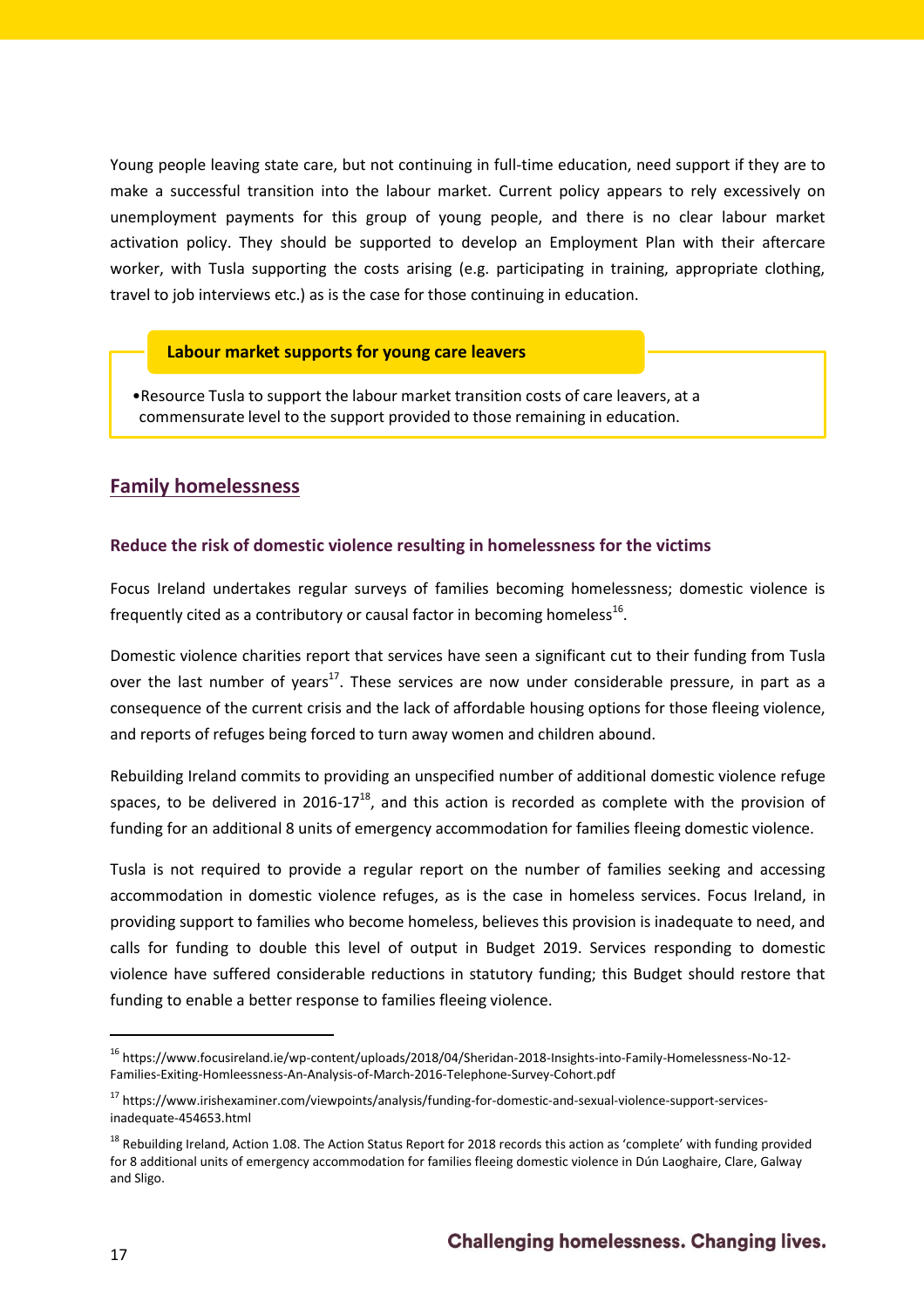#### **Refuge from domestic violence**

•Restore funding for domestic violence services to pre-crisis levels

•Fund a further 8 units of emergency accomodation for families escaping domestic violence, and require monthly reports on demand for and access to such services, in line with data collection on homelenessness by local authorities.

### <span id="page-17-0"></span>**Ensure every child who is homeless and needs special support receives it**

Homelessness among families continues to rise, with a growing number of children spending a considerable portion of their young lives in the constrained conditions of emergency accommodation. Rebuilding Ireland includes a number of provisions to ensure appropriate support for the children of families that remain homeless, but the rising level of family homelessness mean that current resources are inadequate to the scale of need.

Focus Ireland has published research on the impact of homelessness on families<sup>19</sup>, which indicates both the valuable support that caseworkers provide to mitigate the impact of homelessness, and that there are too many children living in homeless accommodation for the number of caseworkers currently available. In the 2016 budget, Tusla provided funding for three additional child support workers as part of the Family Homeless Action Team. However, the number of children who are homeless has almost doubled since that provision. While some of these additional children are supported within Homeless Hubs, there is a growing waiting list of children who are professionally assessed as requiring support but are not receiving it. The long-term consequences of this neglected need are incalculable.

Focus Ireland estimates that meeting the needs of children currently living in 'family hubs' and other emergency accommodation requires an additional 14 case workers.

#### **Child support caseworkers**

•To ensure that children who are homeless can access the support they need, provide €540,000 (full year cost) to fund additional child support caseworkers.

<sup>&</sup>lt;sup>19</sup> "Finding a Home" Harvey, B and Walshe, K (Focus Ireland, 2017) [https://www.focusireland.ie/wp](https://www.focusireland.ie/wp-content/uploads/2017/12/Walsh-and-Harvey-2017-Finding-a-Home-Full-Report.pdf)[content/uploads/2017/12/Walsh-and-Harvey-2017-Finding-a-Home-Full-Report.pdf](https://www.focusireland.ie/wp-content/uploads/2017/12/Walsh-and-Harvey-2017-Finding-a-Home-Full-Report.pdf)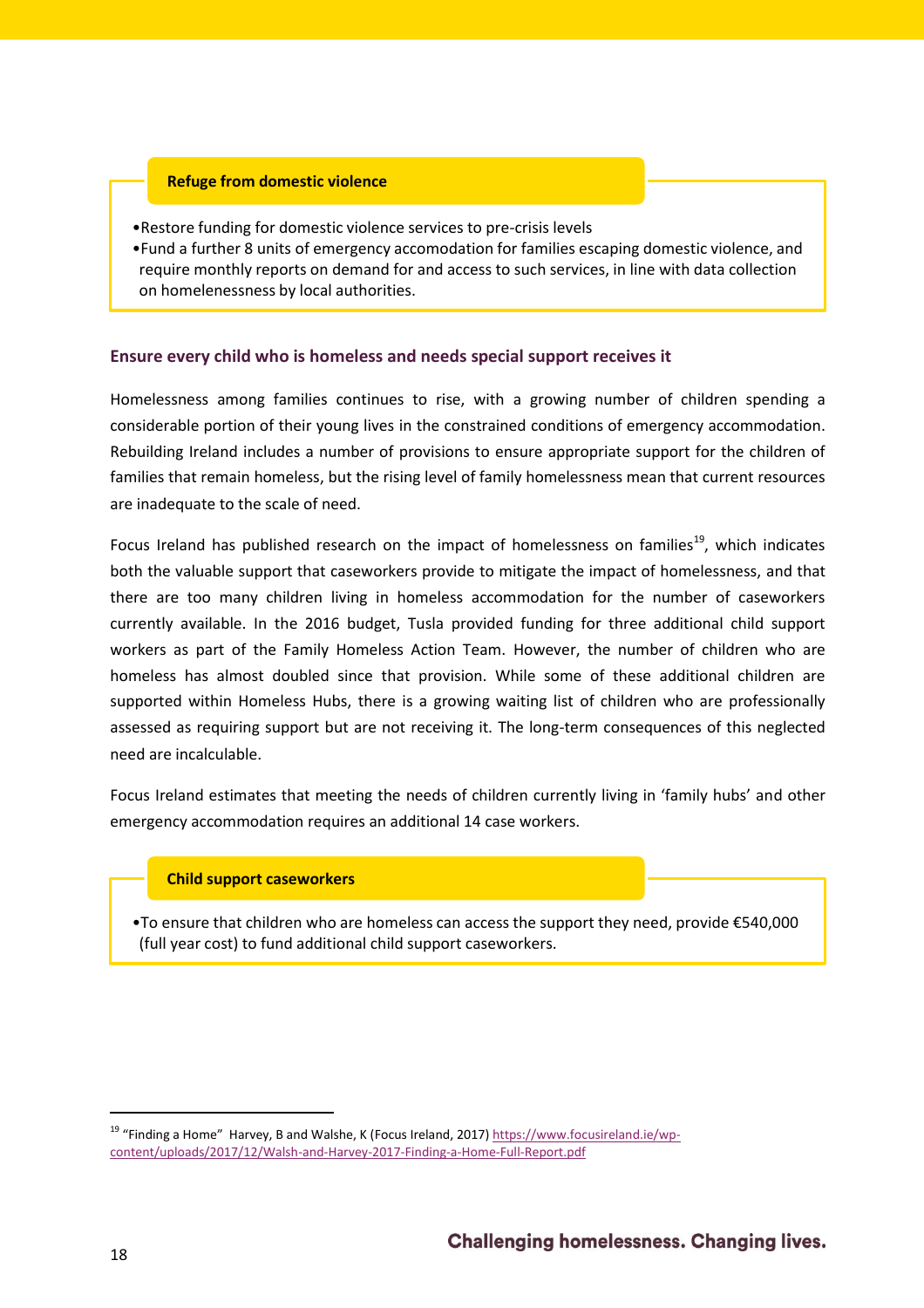# <span id="page-18-0"></span>**Department of Education and Skills**

### <span id="page-18-1"></span>**Resource effective educational supports for children in families that are homeless**

A period of family homelessness is profoundly disruptive to the education of children in the family. Problems range from practical issues such as the distance of travel and lack of space to do homework to psychological impacts such as stigma, depression and reduced motivation. International evidence suggests that homelessness can significantly increase the risk of poor educational outcomes. Family homelessness is an extreme form of deprivation which creates a grave risk of translating into educational disadvantage.

Ireland's principal policy response to educational disadvantage is through the DEIS programme, which is designed to target additional resources to schools in areas of socio-economic disadvantage. However, Focus Ireland in working with families who are homeless finds that about half of children are not attending DEIS schools<sup>20</sup>. Those children therefore cannot access supports provided under DEIS, such as breakfast and free school meals, homework and after-school clubs etc. They cannot benefit from the help available through the Home-School Community Liaison, or the School Completion Programme, because they aren't in DEIS schools.

In the recent review of DEIS criteria the decision was made not to include prevalence of homelessness as one of the selection criteria. Focus Ireland supports this view, not least because the current level of family homelessness should not be treated as a permanent feature but a short-term crisis. However, while inclusion in DEIS is not the right response, with an increasing number of school children facing very significant educational challenges as a result of homelessness, a systematic response from the Department of Education is still awaited.

The Educational Welfare Service in Tusla should be adequately resourced to support schools and teachers with homeless pupils and to work with children living in emergency homeless accommodation in order to provide educational supports on a needs assessed basis.

#### **Supporting children in school**

•Allocate €500,000 to resource educational supports for children who are homeless, via the Educational Welfare Service.

<sup>&</sup>lt;sup>20</sup> Focus Ireland Insights into Family Homelessness No.3. Available at[: https://www.focusireland.ie/wp](https://www.focusireland.ie/wp-content/uploads/2016/04/Insights-into-Family-Homelessness-No-3-2016-Children-experiencing-Homelessness-and-DEIS-Schools.pdf)[content/uploads/2016/04/Insights-into-Family-Homelessness-No-3-2016-Children-experiencing-Homelessness-and-DEIS-](https://www.focusireland.ie/wp-content/uploads/2016/04/Insights-into-Family-Homelessness-No-3-2016-Children-experiencing-Homelessness-and-DEIS-Schools.pdf)[Schools.pdf](https://www.focusireland.ie/wp-content/uploads/2016/04/Insights-into-Family-Homelessness-No-3-2016-Children-experiencing-Homelessness-and-DEIS-Schools.pdf)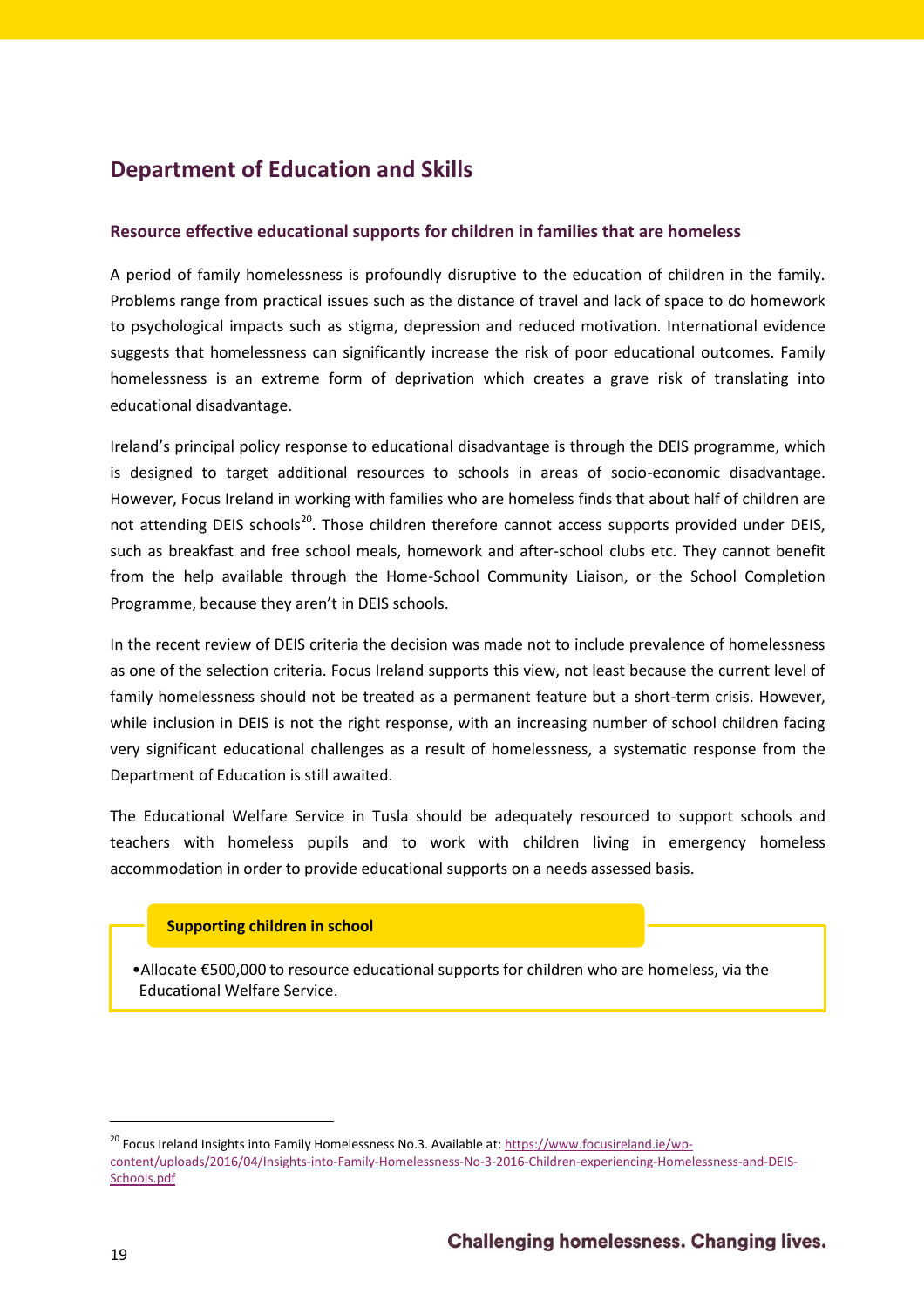# <span id="page-19-0"></span>**Department of Employment Affairs and Social Protection**

# <span id="page-19-1"></span>**Reduce poverty through adequate social protection for people of working age**

Ireland's economy is no longer in crisis. Unemployment has fallen dramatically. Ireland is in the midst of a crisis of homelessness, and poverty is a prime cause of homelessness.

Basic welfare rates for people of working age were cut back considerably during the recession, and have not recovered since. The basic Jobseeker rate of €204.30 per week from 2009, adjusted for inflation, should now stand at €213.50, leaving those relying on social welfare incomes around €15.50 short in real terms.

As a first step towards re-establishing an adequate level of social welfare payment, Focus Ireland calls for working age payments to be restored to their nominal pre-crisis levels.

# **Income adequacy**

•Increase the basic social welfare rate to €205, with pro rata increases for qualified adults and child dependents.

# <span id="page-19-2"></span>**Provide normal 'adult' levels of welfare for young people at risk of homelessness**

Particularly severe reductions in the social welfare entitlements of young people were introduced during the course of the recession, ostensibly to reduce the proportion of young people not in education, training, or employment.

Research conducted on similar welfare policies in Germany and Denmark notes that "from a preventative perspective, the harsher policies aimed at the young equate to a high-risk strategy, which for the most marginal groups may actually increase the risk of social exclusion"<sup>21</sup>.

Ireland has yet to review the impacts of significantly reduced entitlements to income support for young people, but Focus Ireland highlights one particularly damaging consequence of this policy: homelessness among young people. This reduced payment rate is insufficient to maintaining an independent household, so that young people who have secured a route out of homelessness find themselves trapped because they can't afford to live independently. The long-term cost of this shortterm saving may be very high indeed.

<sup>&</sup>lt;sup>21</sup> Benjaminsen & Busch-Geertsema (2009) 'Labour Market Reforms and Homelessness in Denmark and Germany: Dilemmas and Consequences'. *European Journal of Homelessness,* p.144. Available at: [https://pure.sfi.dk/ws/files/207207/feantsa\\_ejh2009\\_article\\_5.pdf](https://pure.sfi.dk/ws/files/207207/feantsa_ejh2009_article_5.pdf)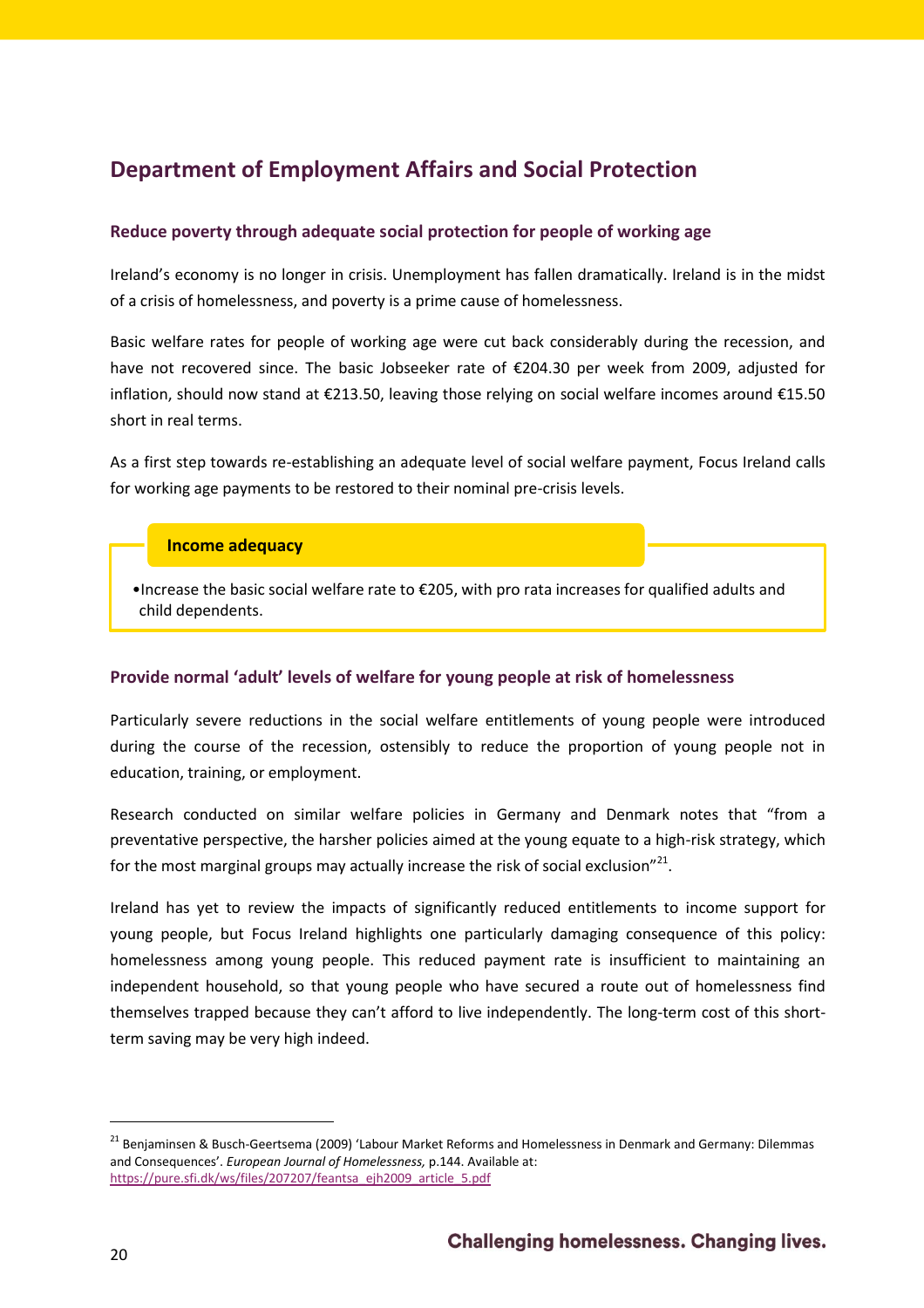Where a young person has the capacity to end homelessness, denying them the adult rate of social protection required to sustain independent living is counter-productive. To support successful exits from homelessness, young people should be entitled to the full adult rate of payment.

# **Income adequacy: young people**

•Exempt young people leaving homelessness from the reduced rates of social weflare •Commission an independent review of the impact of reduced social welfare rates for young people

# <span id="page-20-0"></span>**Reduce the risk of homelessness by increasing Rent Supplement to reflect market rents**

Affordability continues to be a critical constraint on the ability of those living in the private rented sector to secure their home; in particular, people reliant on Rent Supplement may find that there is no property available within maximum rent limits, and that off-the-books 'top ups' are required to secure a tenancy.

Rather than review these limits in an ad hoc manner, review should be built in as a regular, predictable and transparent aspect of the scheme.

**Rent Supplement**

•Increase Rent Supplement (and HAP) maximum rents in line with market trends; increase by at least 4% in Rent Pressure Zones.

#### <span id="page-20-1"></span>**Review state policies which underfunding of pensions for care staff in the voluntary sector**

Charitable and voluntary sector organisations make an enormous contribution to the well-being of citizens by providing services on behalf of the state and innovating new services for people who have fallen through the state safety net. In many cases, voluntary sector organisations are funded to deliver front-line services which would otherwise be the responsibility of State departments. However, Government departments and agencies operate very different policies in relation to providing funding for staff salaries in the organisations that they enter in contracts with. In some cases, the full cost of salaries and pensions is provided, while other departments and agencies explicitly exclude the funding of employer pension contributions from their contracts. As it is very difficult for charities to fundraise to cover the cost of pension schemes, the under-provision of pensions for thousands of voluntary sector workers appears to be a direct consequence of Government policy.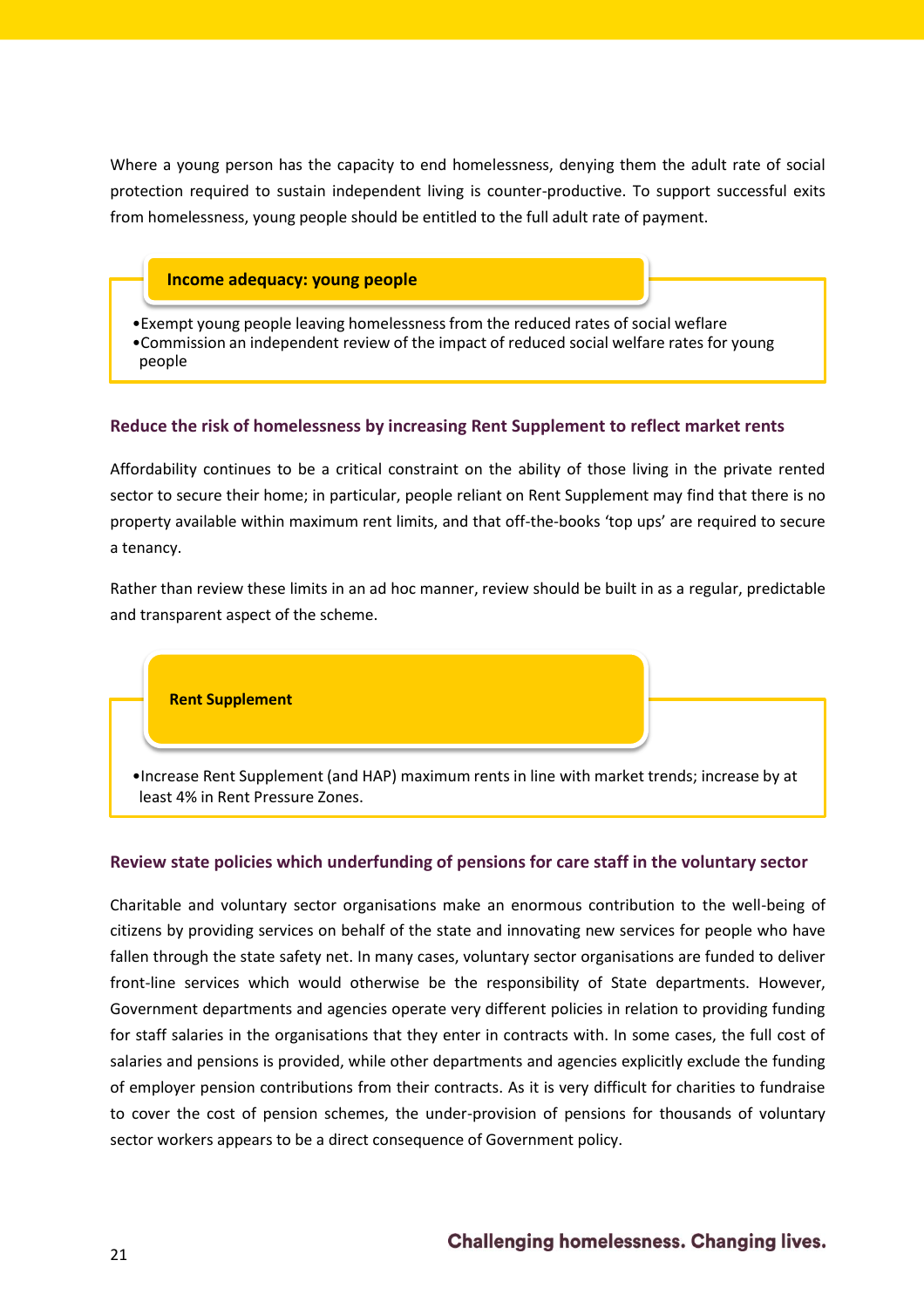#### **Voluntary Sector Pensions**

•As part of ongoing reviews into the pensions system, the Department should instigate a review of the policies of Departments and Agencies in funding non-government organisations providing services on behalf of the State, with a view to a cross-Government policy on making an appropriate contributing towards the pensions of State-funded voluntary sector employees

#### **LEAP Cards for school children in emergency homeless accommodation**

The provision of LEAP cards to the families of school children who are living in emergency homeless accommodation was one of the very welcome developments in the early stages of Rebuilding Ireland and responded to a need strongly identified by Focus Ireland's Family Homeless Action Team.

In the academic year from September 2017 to end of June 2018, over 600 families comprising 1,400 adults and 1,630 children benefited from the distribution of 3,030 LEAP cards. The educational benefits from this are clear and the scheme must be continued for as long as the family homelessness crisis continues.

However, the scheme to deliver the LEAP cards was not developed as part of the existing programmes to support travel to school, either within the DEASP Community Welfare service or the DES School Transport Schemes. The scheme was developed as a stand-alone scheme within homeless services and as such involves a high level of administrative burden, which has not been funded as part of the scheme. The distribution of each card involves a complex and time-consuming process of multiple sign-off and data entry. In an understandable attempt to reduce the potential for fraud or misuse of the scheme, each LEAP card only has a value of  $-150$ , so that the entire process has to be repeated every 4 weeks for adults and every 10 weeks for children.

At present the administration of this scheme falls to staff in the Focus Ireland Family Homeless Team. No budget is provided for administrative workers, so the work falls to the care workers who are thus taken away from their core work in supporting families to exit homelessness. Focus Ireland estimates that virtually the entire workload of one case manager is used up in delivering this scheme as a standalone programme.

All this is understandable in the context of the urgency of delivering the scheme to meet the needs of these families, but the opportunity now arises to review the programme. While one option would be to provide resources for administration of the existing scheme, a better option might be to integrate it with the well-established schemes already in place, in particularly the schemes operated by the DEASP as part of its Community Welfare service.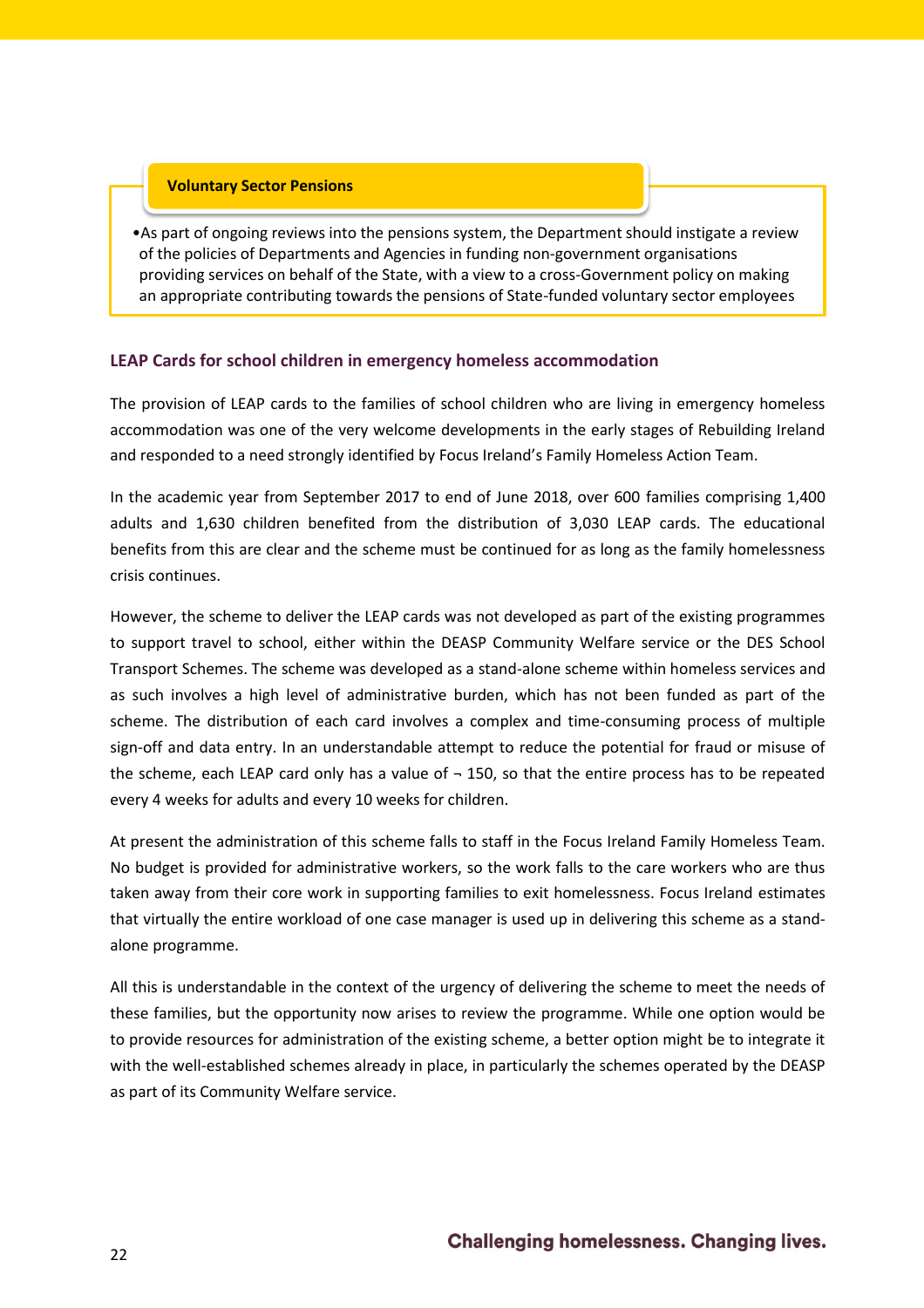**Transfer administration of LEAP cards to families that are homeless with school-going children**

•Review the adminstrative arrangements for distributing LEAP cards to families that are homeless and have school-going children, with a view to transferring the scheme to the existing schemes in DEASP or the DES.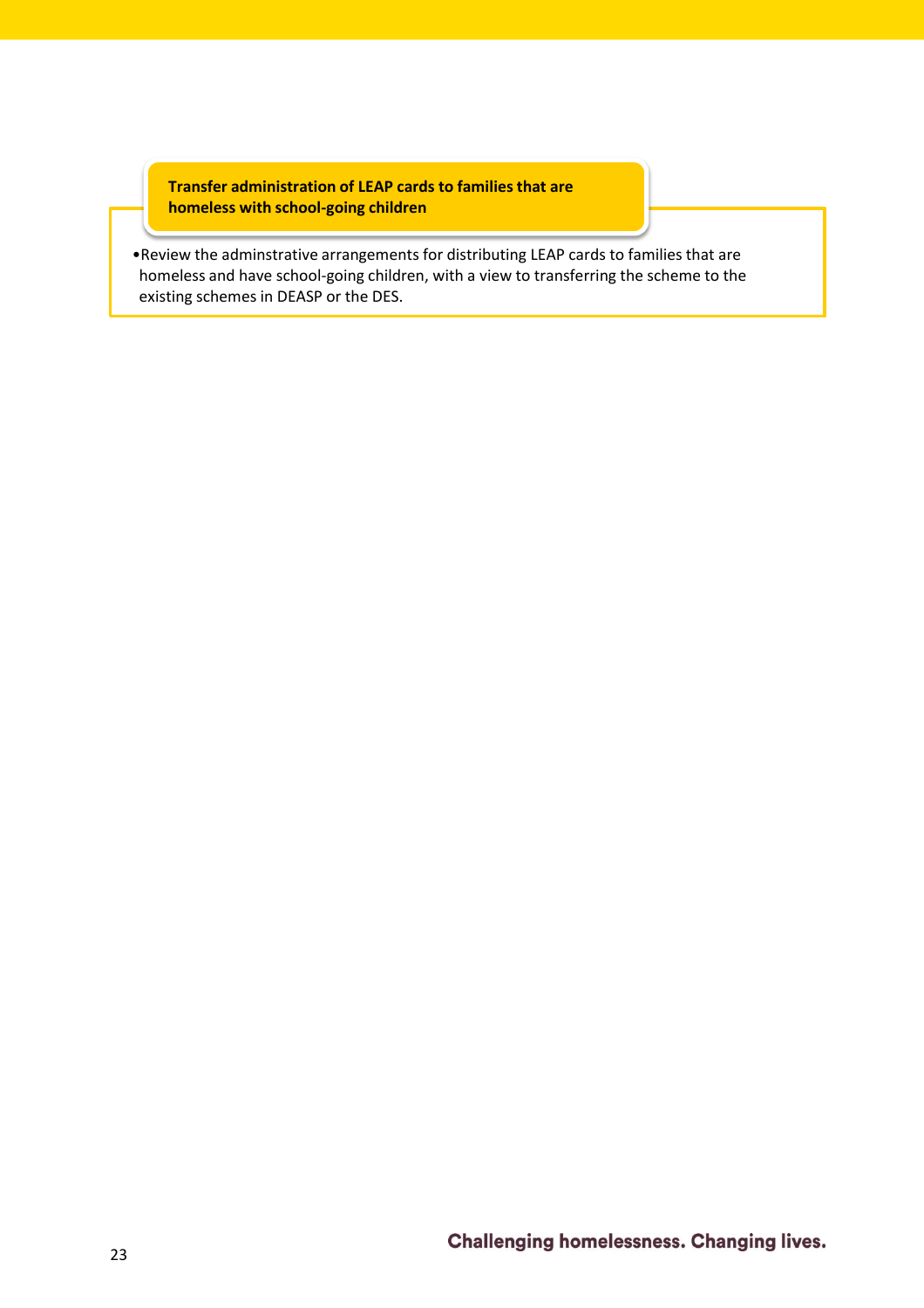# **Department of Finance**

# **Vacant property tax**

Pillar 5 of Rebuilding Ireland commits to making better use of existing housing which is currently vacant, and the Rebuilding Ireland site highlights that, according to the CSO, there are 183,312 vacant homes in Ireland.

A very significant amount of work has been undertaken by the Department of Housing, local authorities and AHBs, including Focus Ireland, to turn this potential into actual homes to help resolve out housing crisis.

A number of incentive schemes have been put in place in previous budgets to encourage the owners of vacant properties to make them available for rental. These incentive schemes appear to be reasonably generous, and with the increased market prices available for property, would have been expected to facilitate a significant shift

These housing units were frequently referred to as the 'low hanging fruit' in the national effort to end the housing crisis. However, to date the number of homes made available from this strategy has been only a tiny fraction of the potential suggested by the CSO figure.

In August 2017, Minister Murphy launched the long-awaited Vacant Homes Strategy, bringing together the various schemes and structures into a coherent shape.

The Strategy includes a reference to Department of Finance giving 'consideration' of 'targeted penalties' with the objective of increasing housing supply.<sup>22</sup> This is a welcome but long-overdue step forward. The timescale for this action remains unclear. Action 5D appears to apply, but covers a range of other issues as well, and appears to say that the Department of Finance review is due in the first half of 2019. On this time scale, and given that such a tax would have to come with a fair warning, implementation of any tax could not be expected until 2021 at the very earliest. It is hard to reconcile this leisurely process with any serious attempt at securing the 'low hanging fruit' in a crisis which is damaging the lives of thousands of citizens.

The discussion of the issue in the Strategy is dominated by habitual references to 'constitutional issues' and 'unintended consequences'. The reference paid to the Constitution in relation to challenging property owners is in stark contrast to consideration of the constitutional rights of people facing homelessness (for instance, the rights of families to a family life and not to be separated when offered emergency accommodation; or the rights of children). Nor are these concerns reflected in the

<sup>&</sup>lt;sup>22</sup> National Vacant Housing Re- Use Strategy 2018 -2021 pp 43

[https://www.housing.gov.ie/sites/default/files/publications/files/national\\_vacant\\_housing\\_reuse\\_strategy\\_0.pdf](https://www.housing.gov.ie/sites/default/files/publications/files/national_vacant_housing_reuse_strategy_0.pdf)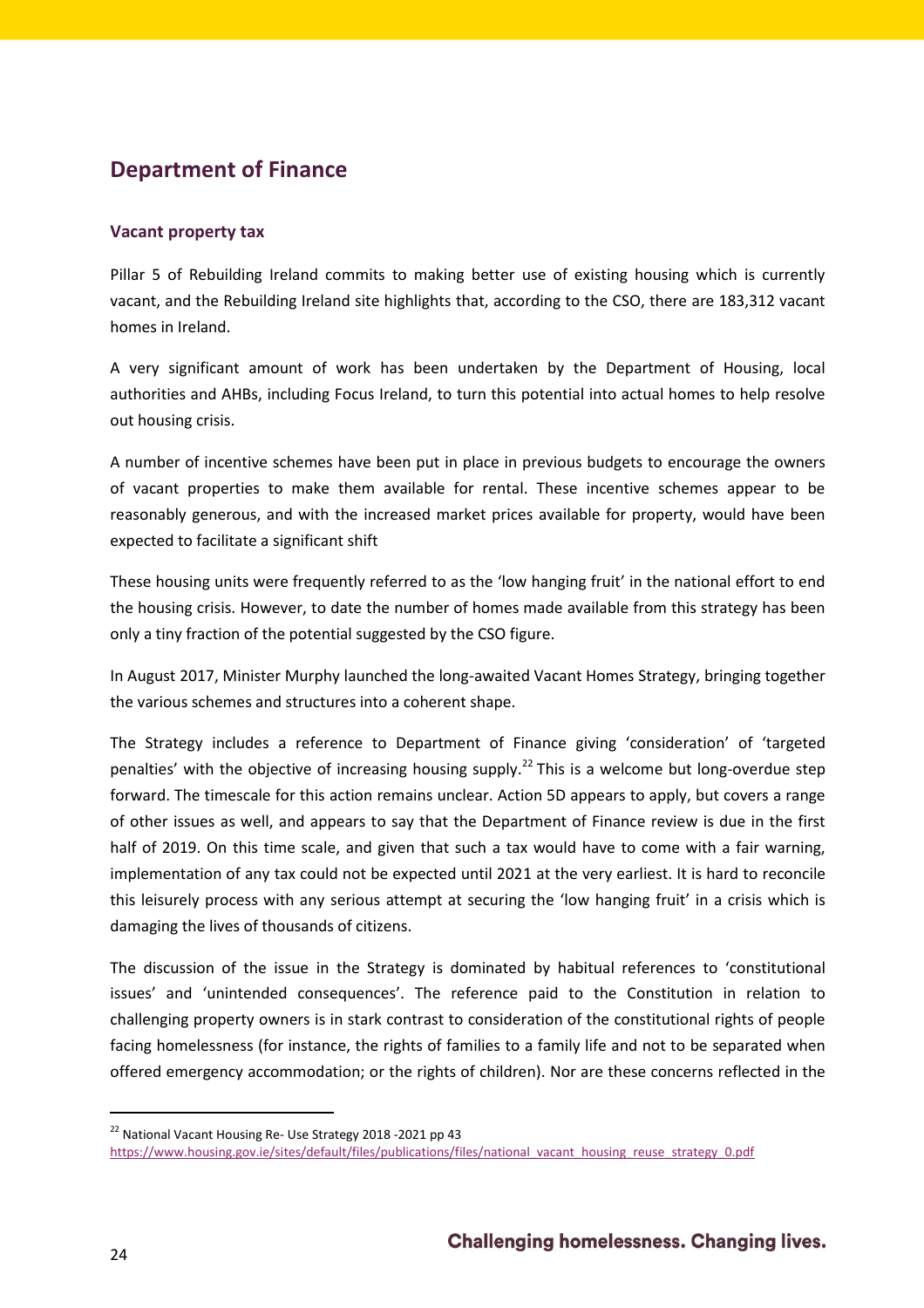lack of priority which has been placed on considering a 'right to housing' in the Constitution – although such a right has been recommended by the Constitutional Convention several years ago. The 'unintended consequences' of raising a whole generation in emergency homeless shelters features nowhere in discussion of this issue.

Much greater urgency needs to be shown in this area. It is clear that a number of owners of empty property are not moved by incentives or appeals to the public good. However, the prospect of a taxation penalty for leaving property vacant without good reason might well impel financial advisors and accountants across the country to advice much more active use of such property, to the clear and compelling public good. Measures to introduce a 'vacant homes tax' should be announced in the 2019 budget.

**Vacant Home Tax**

• Complete the Department of Finance review of a Vacant Home Tax with urgency and include provisions for such a tax in the 2019 budget, to be implemented in 2020.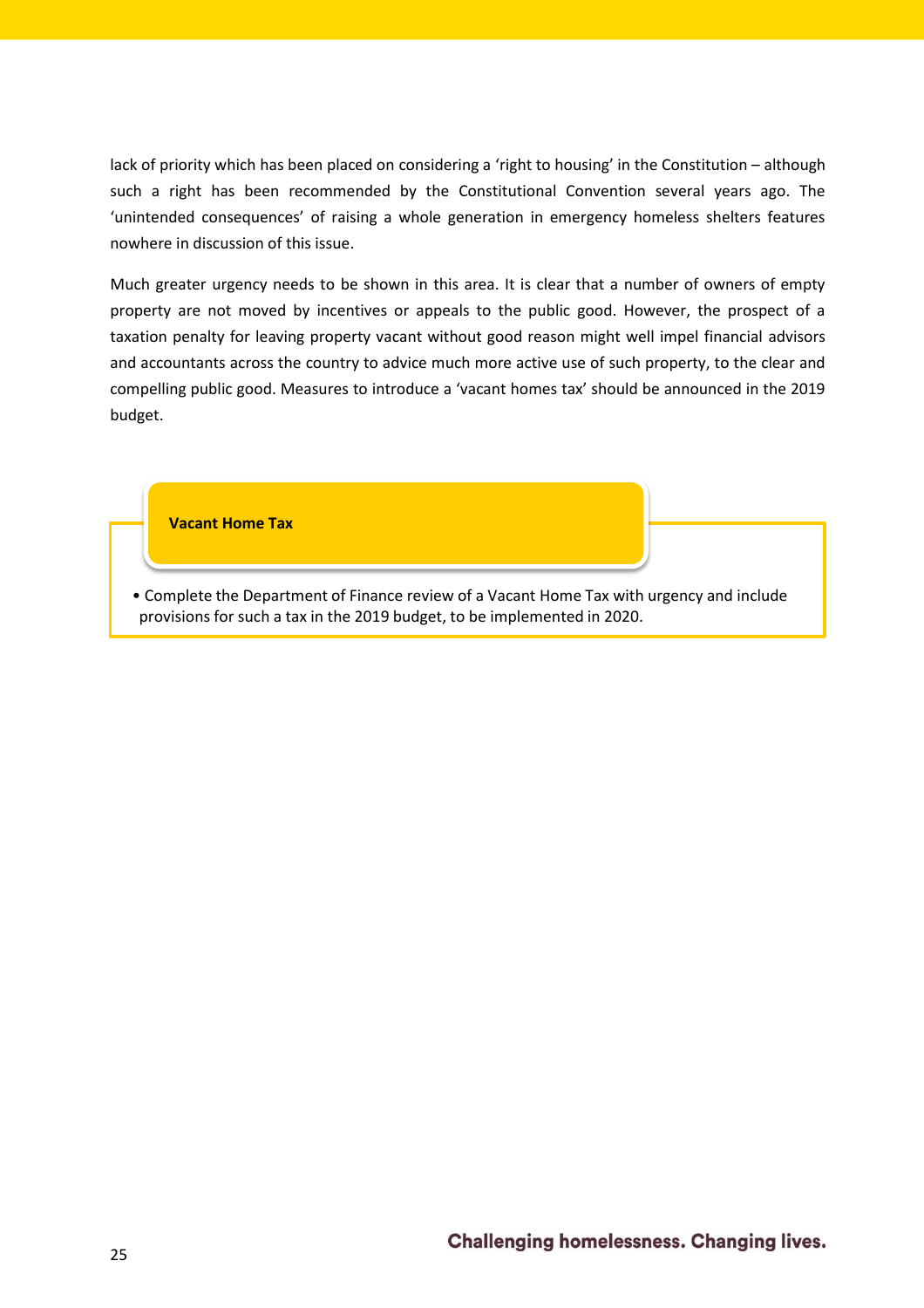# <span id="page-25-0"></span>**Department of Health**

#### <span id="page-25-1"></span>**Health related Homeless Services**

While funding of homeless service through Department of Housing Section 10 funding was largely frozen during the period of austerity budgets, funding from the Department of Health/HSE experienced massive cuts, in some cases of over 40%.

Severe reductions in HSE funding during the course of the recession placed a significant strain on the range of social care, mental health and physical health services which are essential in supporting people who are experiencing homelessness to exit to independent living. These cuts happened in parallel with a massive increase in the numbers of people who were homeless and an increase in the support needs of many groups.

To a large extent, these cuts were absorbed through wage cuts to the staff in the voluntary sector. While the public sector is going through a process of pay restoration, staff in voluntary sector services, particularly those funded by the HSE, have seen little pay restoration and, frequently, no increments for several years. This is leading to recruitment problems in front-line services, just when need is at its greatest.

While there has been an increase in the HSE Social Inclusion funding for homeless services in recent years, this is almost entirely going into new services. While these services, such as health supports to Housing First, are very welcome, this does not address the now chronic underfunding of the preexisting services. There is an urgent need to increase the core funding levels from HSE social inclusion to homeless services in the 2019 budget.

#### **Health related services for people who are homeless**

•Increase HSE Social Inclusion funding for homeless related services by 8% in 2019.

#### <span id="page-25-2"></span>**Investment in mental health services recruitment**

Recruitment of mental health professionals is a key challenge for the health service. While the recently published first report of the Public Service Pay Commission found no evidence of general difficulties in attracting staff to the public service in general, the Commission did find evidence of difficulties in recruitment and retention in a number of health areas, most particularly in mental health. While the Commission noted a number of issues that impact upon health recruitment, including pressurised work environments, clinical support and the ability to address inefficient health systems, it is clear that